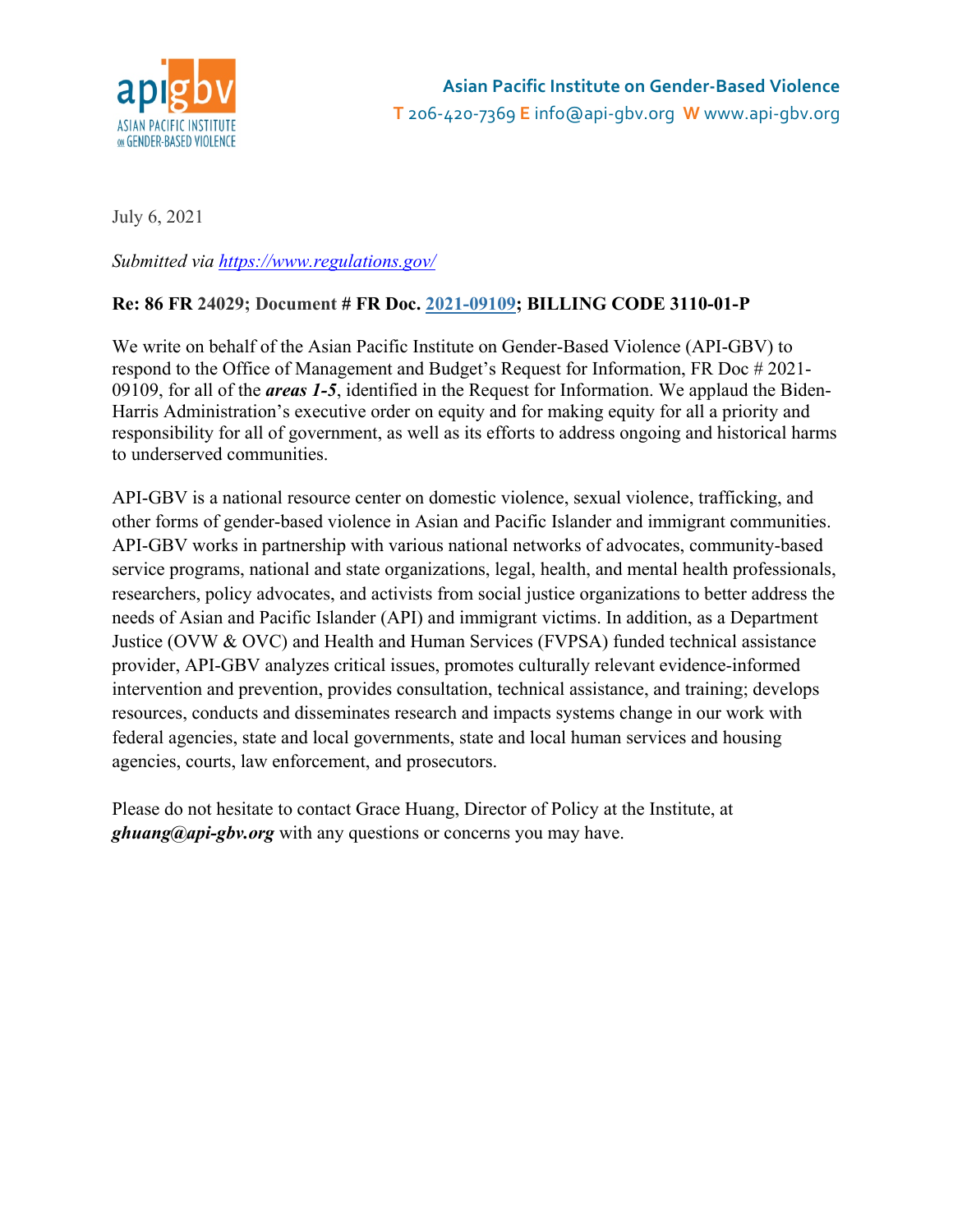July 6, 2021



Shalanda Young Acting Director, Office of Management and Budget 725 17th Street, NW Washington, DC 20503

Inequities in government systems are not accidental; they are the consequence of historic and current policies, laws, practices and procedures that systematically determine the factors that undermine safety, agency, and well-being. According to the Centers for Disease Control and Prevention, racism negatively affects the mental and physical health of millions of people, affecting the well-being of the entire nation.<sup>[1](#page-1-0)</sup> The impact of centuries of racism in the U.S. is pervasive and deeply embedded in our society—affecting where one lives, learns, works, worships and plays and creating inequities in access to a range of social and economic benefits such as housing, education, wealth, and employment. These policies and practices have disproportionately and negatively impacted the lives of women and gender non-conforming people of color and immigrants living in the United States and US territories-especially API survivors of gender-based violence.

At a time that the Administration is working to build on its initial efforts to address the prevalence of anti-Asian bias and violence,<sup>[2](#page-1-1)</sup> we urge the Administration to build on these efforts by working to address the *intersectional nature* of racism, misogyny, xenophobia, homophobia and transphobia as well as the impacts poverty, disability, and colonization *on API survivors of sexual and domestic violence*. Damaging stereotypes that cast API women as submissive and hypersexual today find their roots in centuries-old propaganda dehumanizing women of Asian and Pacific Islander descent, erasing their experiences of sexual violence in the context of colonialism, and deny them citizenship. While many people are familiar with the Chinese Exclusion Act of  $1882<sup>3</sup>$  $1882<sup>3</sup>$  $1882<sup>3</sup>$  as early xenophobic legislation to limit Asian immigration, the earlier and lesser-known Page Act of 1875<sup>[4](#page-1-3)</sup> explicitly discriminated against Asian women believed to be sex workers, with the impact of excluding all Asian women from immigrating to the US, based on hyper-sexualized stereotypes. This past year has especially demonstrated that Asian women face targeted attacks at the intersection of race and gender. There were nearly 3,800 reported anti-Asian incidents from March 19, 2020 – February 28, 2021, with women making up a far higher share of the reports (68 percent) compared to men (29 percent).<sup>[5](#page-1-4)</sup> Following the March 2021 shootings in Atlanta that took the lives of six Asian women, API women's experiences with the intersections of racism, sexism, and xenophobia, have been made more visible.<sup>[6](#page-1-5)</sup>

 $\overline{a}$ 

<span id="page-1-5"></span><sup>6</sup> API-GBV Statement on Shootings at Atlanta-Area Spas and Crimes Against Asian Americans, *see*

<span id="page-1-0"></span><sup>1</sup> https://www.cdc.gov/socialdeterminants/index.htm

<span id="page-1-1"></span><sup>2</sup> https://www.whitehouse.gov/briefing-room/statements-releases/2021/03/30/fact-sheet-president-biden-announces-additionalactions-to-respond-to-anti-asian-violence-xenophobia-and-bias/

<span id="page-1-2"></span><sup>3</sup> https://www.history.com/topics/immigration/chinese-exclusion-act-1882

<span id="page-1-3"></span><sup>4</sup> https://www.digitalhistory.uh.edu/disp\_textbook.cfm?smtid=3&psid=21

<span id="page-1-4"></span><sup>5</sup> Stop AAPI Hate National Report, *see*

https://secureservercdn.net/104.238.69.231/a1w.90d.myftpupload.com/wpcontent/uploads/2021/03/2103

https://www.api-gbv.org/resources/atlanta-spas-statement/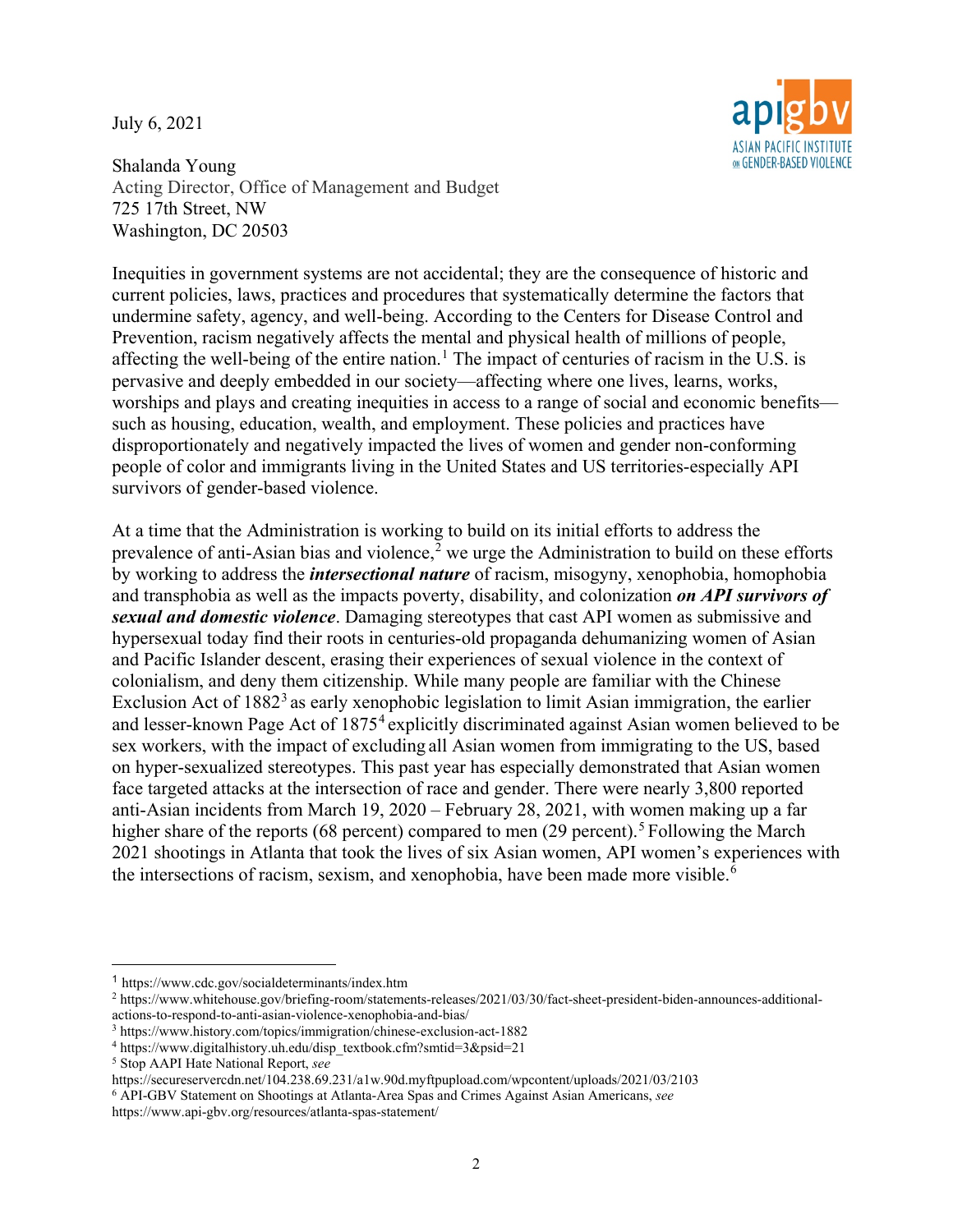#### *AREA 1: Equity Assessments and Strategies*

A critical first step in developing, enacting, and enforcing policies to advance equity is to understand how a diverse array of people are impacted by existing programs and policies. Such understanding begins with accurately counting, collecting, and reporting data about the many diverse populations across the United States and the US Territories. This includes comprehensive and complete demographic data about the users of Federal programs and services, as well as agency staffing, contractors, and recipients of Federal funding and grants. Such information can inform policymakers about disparities and inequities that may exist among communities in the country and help to develop and implement equitable solutions to mitigate those inequities. The Federal government's failure to consistently collect race/ethnicity data at a granular level has resulted in government data being formulated without a full picture of the experiences of distinct communities and in the erasure of some communities. The label "Asian American" fails to distinguish the differences among Chinese, Laotian, Cambodian, Indian, Nepalese, Vietnamese, Filipino, and many other groups. The federal government often does not even collect information for smaller-size communities such as Native Hawaiians, Alaskan Natives, American Indian, and Pacific Islander. This lack of detailed data does not accurately portray the adverse effects of gender-based violence in the varied API populations and communities and API-GBV recommends more inclusive data be collected to inform strategies clearly.

#### ● *Update Federal Race and Ethnic Data Standards*

While the OMB has long established federal government-wide standards for race and ethnicity data, those standards have not been updated since 1997, and to this day, are still not consistently followed. *We urge OMB to prioritize updating* the federal race and ethnic data standards, and we urge that there be sufficient staffing and resources to ensure full implementation. API-GBV further recommends the that OMB *prioritize collection of government wide standards for other demographic data,* including language, disability, gender identity, and sexual orientation.

The Interagency Working Group on Equitable Data, established under Executive Order 13985, Advancing Racial Equity and Support for Underserved Communities Through Federal Government, January 20,  $2021<sup>7</sup>$  $2021<sup>7</sup>$  $2021<sup>7</sup>$  should update its federal standards, and at a minimum, to collect and report data that separates Asian, Native Hawaiian and Other Pacific Islander categories, and includes a Middle Eastern and North African category. For example, over a year into the COVID-19 pandemic, during which the racial and ethnic disparate impacts have been frequently acknowledged, agencies such as the Centers for Disease Control and Prevention continue to report data combining the separate Asian and Native Hawaiian and Other Pacific Islander categories, and often fail to report any data about Asians, Native Hawaiian and Other Pacific Islanders, and American Indians and Alaska Natives, lumping them into an "Other" category.<sup>[8](#page-2-1)</sup> Furthermore, *the data standards should be updated* to add the disaggregated data collection and reporting about, of each race and ethnicity category by the top six most numerous subgroups,

<span id="page-2-0"></span> <sup>7</sup> <https://www.govinfo/content/pkg/FR-2021-01-25/pdf/2021-1753.pdf>

<span id="page-2-1"></span><sup>&</sup>lt;sup>8</sup> See,e.g., Smith AR, DeVies J, Caruso E, et al. Emergency Department Visits for COVID-19 by Race and Ethnicity-13 States, October–December 2020. MMWR Morb Mortal Wkly Rep 2021;70:566-56 (data combined for "Asians and Pacific Islanders"), <https://www.cdc.gov/mmwr/volumes/70/wr/pdfs/mm7015e3-H.pdf>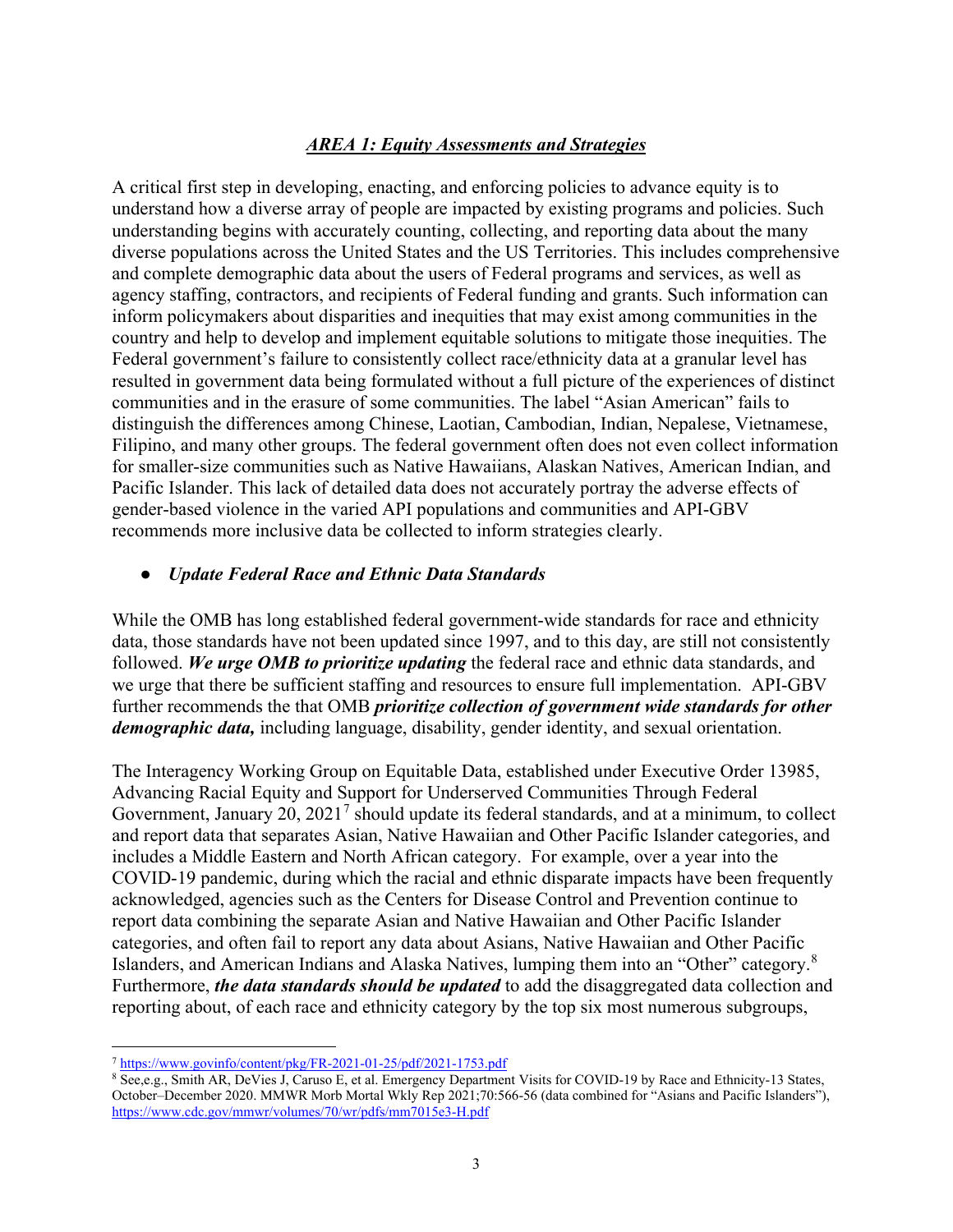with a write-in option and examples for other subgroups. Such measures to allow persons to select more than one race or ethnicity will support those who claim multiple heritages, such as Afro-Asians or Asian American Latinos.

API-GBV recommends changing *the current race category* of "Native Hawaiian and Other Pacific Islander," to *"Native Hawaiian and Pacific Islander,"* as the descriptor "other" works to erase and otherize Pacific Islanders, and diminishes the diversity among Pacific Islander communities. We further recommend *using the term "Chamorro,"* rather than the term "Guamanian" and *ending the use of the term "principal minority race"*.

Disaggregation by more specific race and ethnicity categories is essential to understanding inequities and disparities and advancing equity. Federal agencies and departments should *treat any OMB standards as minimum standards,* and we urge OMB to support even more granular disaggregation when appropriate, and to continue to work with state and local governments to support additional disaggregation where there are more diverse racial and ethnic subpopulations. For example, the COVID-19 pandemic has demonstrated the importance of collecting, analyzing, and publicly reporting more granular disaggregated race and ethnicity data. Disaggregated data have been vital to understand the disproportionate impact of COVID-19 on Bangladeshi in New York, Filipino nurses, and the Marshallese in Arkansas.<sup>[9](#page-3-0)</sup>

In order to comply with these updated data standards, we strongly recommend that the *OMB provide additional guidance to federal agencies and departments* to make full compliance with these standards an explicit condition and requirement for receiving federal funds, including federal funds received by state, local, and territorial governments and agencies, and communitybased organizations, and federal funds received by all federal contractors. This additional guidance will ensure that the OMB race and ethnicity data standards are, in fact, uniformly applied across "the whole of government" and at all levels of government.

#### ● *Promote Additional Disaggregation of Language Data*

In addition to updating federal race and ethnic data standards, OMB should promote the collection and reporting of data about the primary and preferred languages that individuals speak, read, and write when communicating with federal departments and agencies about services and program. As a starting point, the *collection of demographic data should be done in ways that provide meaningful language access*. Without basic language access in basic data collection efforts, including access for individuals with visual, hearing, and other communications barriers, there will be inaccurate data about inequities and barriers to access and utilization of those federal programs and services. For example, though statistics show that Asian Americans in the U.S. are faring relatively well through the COVID-19 pandemic, the data fails to include the

<span id="page-3-0"></span> <sup>9</sup> Kelliher F. California's Filipino American nurses are dying from COVID-19 at alarming rates, Mercury News, Oct. 4, 2020, <https://www.mercurynews.com/2020/10/04/californias-filipino-american-nurses-are-dying-from-covid-19-at-alarming-rates/> (Filipino nurses had 70% of COVID-19 deaths among nurses in California while 20% of nursing workforce) McFish PA, Purvis R, Willis DE, Riklon S. COVID-19 disparities among Marshallese Pacific Islanders. Prev Chronis Dis. 2021;18(E02): 200407, [https://www.cdc.gov/pcd/issues/2021/20\\_0407.htm,;](https://www.cdc.gov/pcd/issues/2021/20_0407.htm) Eama A. Especially hard hit by coronavirus, City's Bangladeshi community see failure of government to protect vulnerable New Yorkers, Gotham Gazette, July 20, 2020, [https://www.gothamgazette.com/city/9609-bangladeshi-community-hard-hit-coronavirus-government-failure-vulnerable-new](https://www.gothamgazette.com/city/9609-bangladeshi-community-hard-hit-coronavirus-government-failure-vulnerable-new-yorkers)[yorkers](https://www.gothamgazette.com/city/9609-bangladeshi-community-hard-hit-coronavirus-government-failure-vulnerable-new-yorkers) (over 230 Bangladeshis in New York City have died from COVID-19)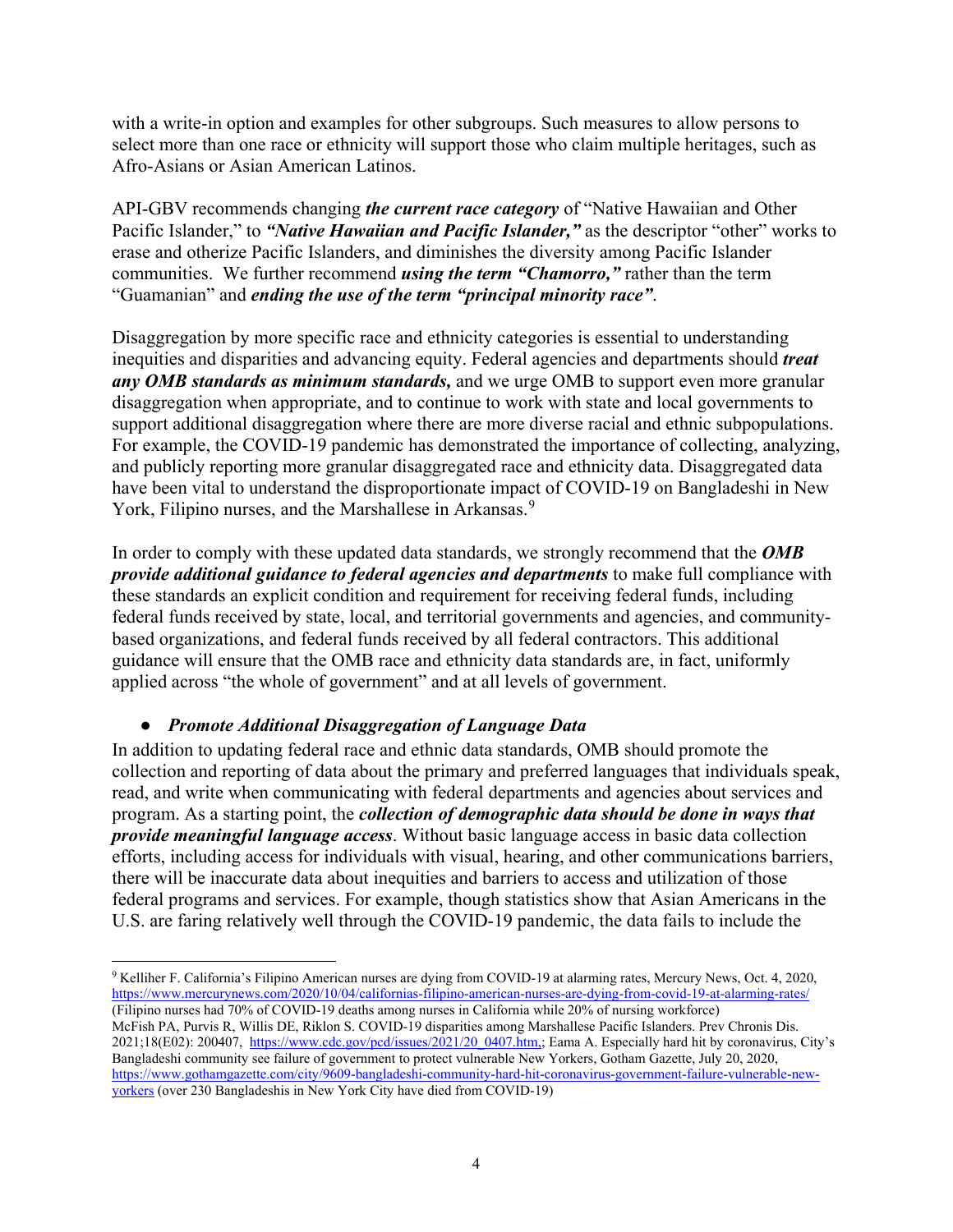most vulnerable Asian-Americans, such as those who have limited English proficiency, who don't participate in such surveys.<sup>[10](#page-4-0)</sup>

Unfortunately, various surveys that government agencies rely on to develop policy and programs are hampered by this shortcoming. Two examples from the Centers for Disease Control and Prevention include standardized telephone surveys conducted in *English and Spanish,* and fail to survey those whose primary language is not English or Spanish. For example, the *Behavioral Risk Factor Surveillance System.* The **Behavioral Risk Factor Surveillance System (BRFSS)** is an annual national system of health-related telephone surveys that collect state data about U.S. residents regarding their health-related risk behaviors, chronic health conditions, and use of preventive services. BRFSS collects data in all 50 states as well as the District of Columbia and three U.S. territories. Though BRFSS completes more than 400,000 adult interviews each year, making it the largest continuously conducted health survey system in the world, the data collected does not reflect information from communities with more recent immigration, and with greater numbers of individuals who are limited English proficient.

Likewise, the *National Intimate Partner and Sexual Violence Survey (NISVS)* is an ongoing CDC random-digit dial telephone survey that collects national and state level data on intimate partner violence, sexual violence, and stalking. The NISVS collects data and reports on lifetime and 12-month experiences of violence of individuals surveyed in the 50 U.S. states, and examines associated health impacts and age of first victimization. According to the NISVS, between 21-55% of AAPI women report experiencing domestic or sexual violence during their lifetimes.<sup>11</sup> In addition, 22.9% of women and 9.4% of men experienced some sort of contact sexual violence and 21.4% women and 9.4% men experienced non-contact unwanted sexual experiences in their lifetime.[12](#page-4-2) In contrast, World Health Organization data on gender-based violence amongst women in Pacific Island nations estimates that 60-80% of Pacific Islander women and girls experience physical or sexual violence by a partner or other individual in their lifetimes.<sup>13</sup> Again, while the NISVS weights racial and ethnic data in its survey, the survey is only conducted with English and Spanish speakers, resulting in likely unrepresentative data collection about victimization rates in communities with more recent immigration experiences, i.e., API, African, and Middle Eastern and indigenous communities.

*API-GBV recommends that OMB draw upon existing models for developing whole of government standards for identifying and meeting language access needs, as well as conducting surveys in languages beyond English and Spanish.* For example, the Federal Emergency Management Agency has a language access plan that provides individual assistance

<span id="page-4-3"></span><sup>13</sup> United Nations Population Fund, Pacific Sub-Regional Office (2014, April). Population and Development Profiles: Pacific Island Countries. Available at[:](https://pacific.unfpa.org/sites/default/files/pub-pdf/web__140414_UNFPAPopulationandDevelopmentProfiles-PacificSub-RegionExtendedv1LRv2_0.pdf) [https://pacific.unfpa.org/sites/default/files/pub-](https://pacific.unfpa.org/sites/default/files/pub-pdf/web__140414_UNFPAPopulationandDevelopmentProfiles-PacificSub-RegionExtendedv1LRv2_0.pdf)

[pdf/web\\_\\_140414\\_UNFPAPopulationandDevelopmentProfiles-PacificSub-RegionExtendedv1LRv2\\_0.pdf.](https://pacific.unfpa.org/sites/default/files/pub-pdf/web__140414_UNFPAPopulationandDevelopmentProfiles-PacificSub-RegionExtendedv1LRv2_0.pdf)

<span id="page-4-0"></span> <sup>10</sup> https://www.scientificamerican.com/article/its-a-myth-that-asian-americans-are-doing-well-in-the-pandemic/?

<span id="page-4-1"></span><sup>11</sup> Yoshihama, M. & Dabby, C. (2015) Asian Pacific Institute on Gender-Based Violence. Facts & Stats Report: Domestic Violence in Asian and Pacific Islander Homes, Oakland, CA: Available a[t](https://www.api-gbv.org/resources/facts-stats-dv-api-homes/) [https://www.api-gbv.org/resources/facts-stats-dv-api](https://www.api-gbv.org/resources/facts-stats-dv-api-homes/)[homes/.](https://www.api-gbv.org/resources/facts-stats-dv-api-homes/)

<span id="page-4-2"></span> $\frac{12 \text{ Centers}}{12 \text{Centers}}$  for Disease Control and Prevention. (2017). The National Intimate Partner and Sexual Violence Survey (NISVS): 2010-2012 State Report. Available at <https://www.cdc.gov/violenceprevention/pdf/NISVS-StateReportBook.pdf>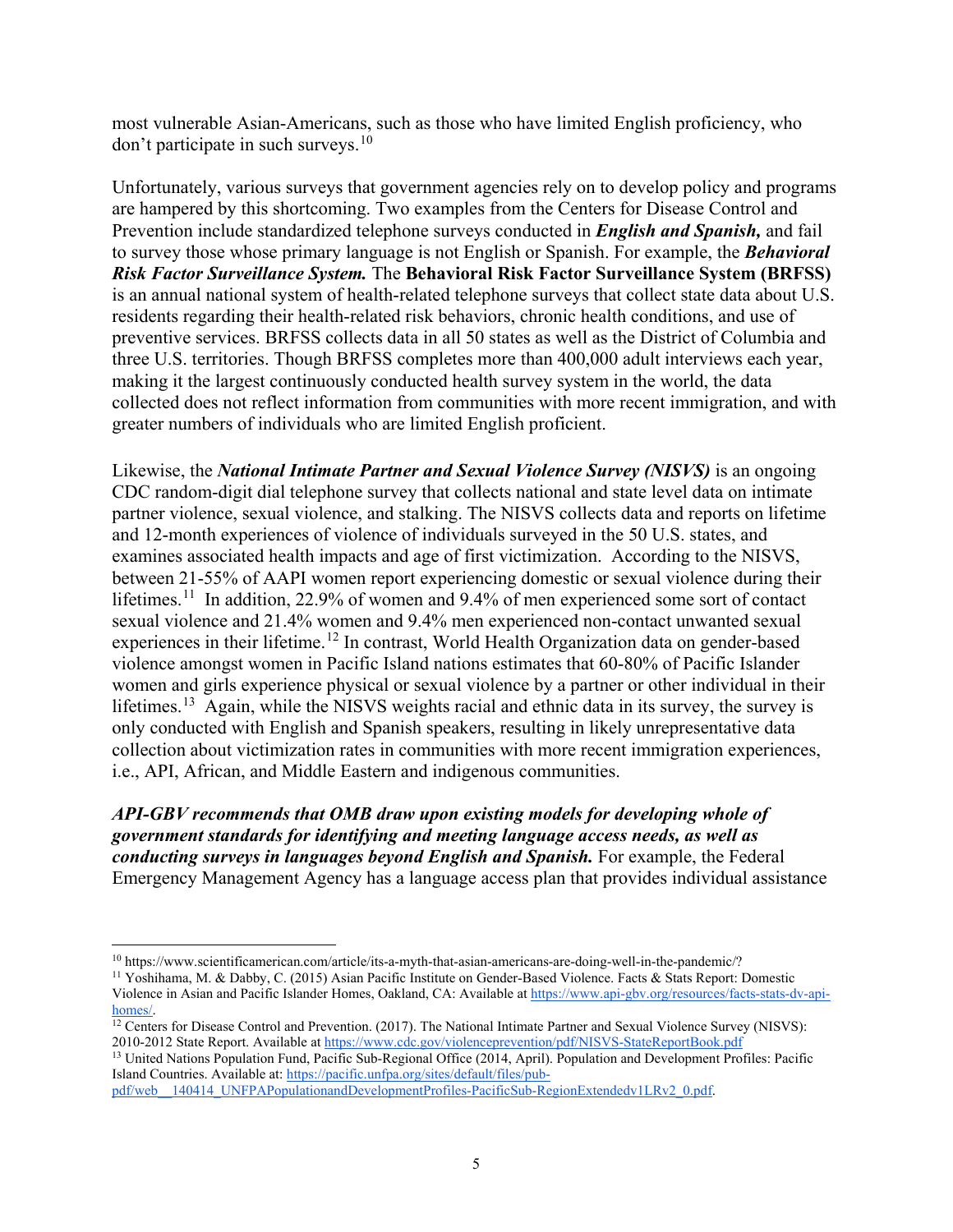materials in 20 languages and alternate formats, including Braille and large print.<sup>[14](#page-5-0)</sup> The Office of the National Coordinator for Health Information Technology within HHS also use standards with full disaggregation of primary and preferred language data.<sup>[15](#page-5-1)</sup>

Furthermore, data regarding victimization of individuals in the U.S Territories also fails to appear. Any national data collection surveys should include data from individuals in the U.S. territories in order to better address the longstanding disparities that exist among residents in territorial communities.

#### ● *Strengthen Privacy Practices and Transparency*

To improve participation in data collection and accuracy in the data, the federal government must build trust among the people from whom data is collected. The federal government should work to ensure that participants understand the purpose of the data collection; including how individuals can opt out of sharing data that is not required, what the data will be used for, how information will be shared and with whom, how the relevant agenc(ies) will protect the data against disclosure of personally identifying information, what remedies individuals have if their confidentiality or privacy has been violated, and what recourse individuals have for breaches or misuse of their data. Researchers and others collecting data must also take care to ensure that the questions used to collect data are racially and culturally sensitive.

#### ● *Standardize Disability Data*

In addition to race and ethnicity, as well as primary language data, we urge the OMB to standardize the collection, use, and reporting of disability data across all federal agencies, using the six-question Census Bureau/American Community Survey definition of disability.<sup>[16](#page-5-2)</sup>

#### ● *Standardize Sexual orientation and Gender Identity Data*

Furthermore, compared with the general population, LGBTQ communities face disproportionate economic hardships, income gaps, and greater vulnerability to homelessness and food insecurity.[17](#page-5-3) Institutional and systemic discrimination in employment, the labor market, and housing create barriers that narrow critical pathways to economic advancement and negatively contribute to the economic security and financial wellbeing of LGBTQ individuals and their households.<sup>[18](#page-5-4)</sup> For LGBTQI people living at the intersection of multiple marginalized identities,

<span id="page-5-1"></span><sup>15</sup> See also, International Organization for Standardization, Language Codes 639, [http://www.iso.org/iso/home/standards/language\\_codes.htm.](http://www.iso.org/iso/home/standards/language_codes.htm)

<span id="page-5-3"></span><span id="page-5-2"></span><sup>16</sup> [https://www.census.gov/topics/health/disability/guidance/data-collection-acs.html.](https://www.census.gov/topics/health/disability/guidance/data-collection-acs.html) <sup>17</sup> E.g., Badgett, M.V.L, et.al, (2019, October). LGBT poverty in the United States: A study of differences between sexual orientation and gender identity groups. Los Angeles, CA: The Williams Institute, available at

<span id="page-5-0"></span><sup>&</sup>lt;sup>14</sup> U.S. Department of Homeland Security Federal Emergency Management Agency, Language Access Plan, 2016, <https://www.dhs.gov/sites/default/files/publications/FEMA%20Language%20Access%20Plan.pdf>

<span id="page-5-4"></span>[https://williamsinstitute.law.ucla.edu/wp-content/uploads/National-LGBT-Poverty-Oct-2019.pdf;](https://williamsinstitute.law.ucla.edu/wp-content/uploads/National-LGBT-Poverty-Oct-2019.pdf) Romero, P., Goldberg, S., and Vasquez, L., "LGBT People and Housing Affordability, Discrimination, and Homelessness" (Los Angeles: University of CA School of Law, 2020), available a[t https://williamsinstitute.law.ucla.edu/wp-content/uploads/LGBT-Housing-Apr-2020.pdf..](https://williamsinstitute.law.ucla.edu/wp-content/uploads/LGBT-Housing-Apr-2020.pdf) <sup>18</sup> National Academies of Sciences, Engineering, and Medicine, "Understanding the Wellbeing of LGBTQI+ Populations" (Washington: 2020), available at [https://www.nap.edu/read/25877/chapter/1;](https://www.nap.edu/read/25877/chapter/1) Badgett, M.V.L; Carpenter, C.; and Sansone, D. (2021). "LGBTQ Economics." *Journal of Economic Perspectives*, 35 (2): 141-70, available at [https://www.aeaweb.org/articles?id=10.1257/jep.35.2.141.](https://www.aeaweb.org/articles?id=10.1257/jep.35.2.141)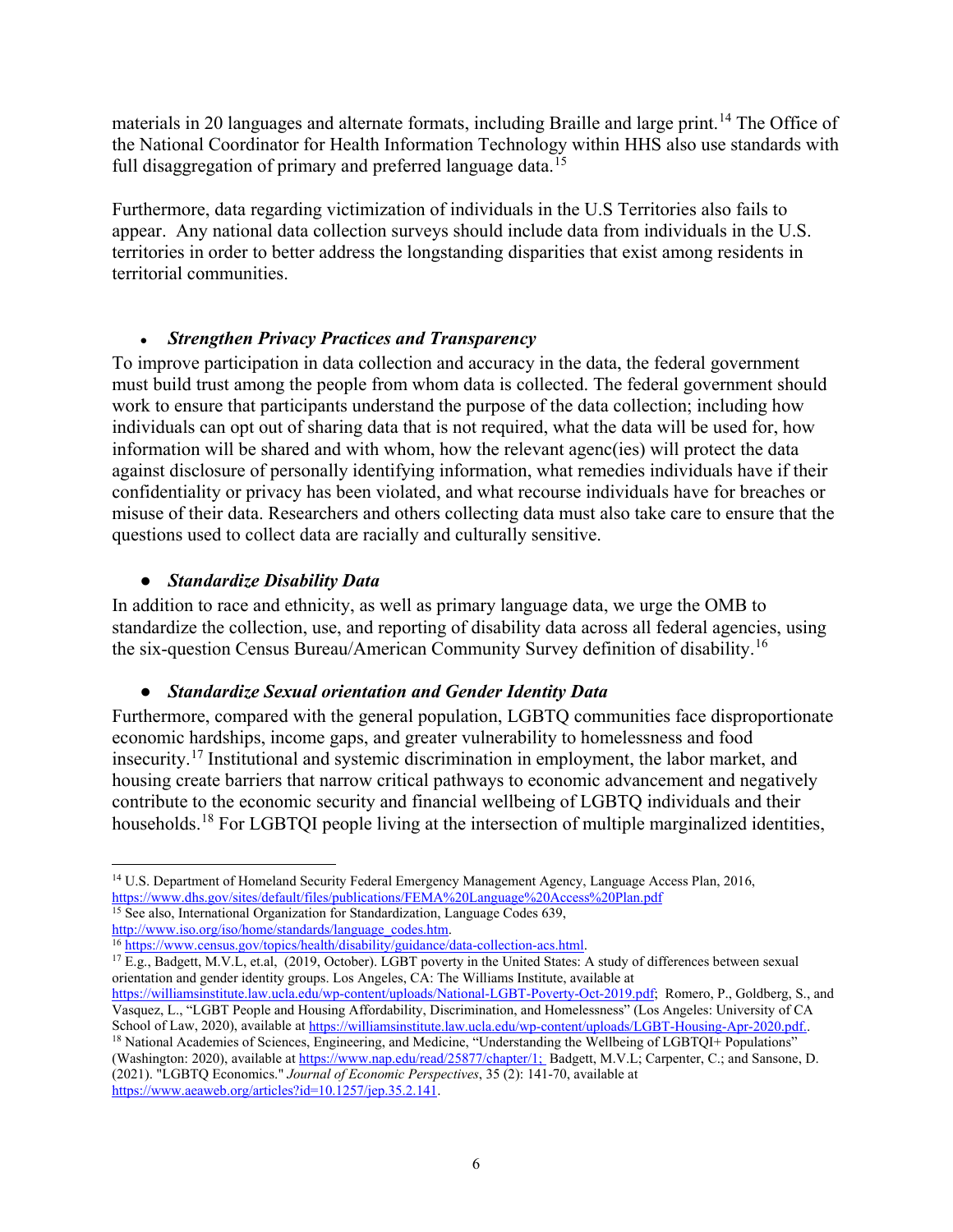such as LGBTQI people of color or immigrants, these disparities and challenges are even greater.<sup>[19](#page-6-0)</sup> While there has been some progress made in the collection of sexual orientation and gender identity data, there are no federal government-wide standards for such data.<sup>[20](#page-6-1)</sup> We recommend that the administration *expand and enhance efforts to collection demographic information on sexual orientation, gender identity, and intersex (SOGI) status* in order to inform equitable public policy strategies. Collecting SOGI and intersex status data will bring visibility to the experiences of LGBTQI people and support intersectional analysis of LGBTQI communities of color, persons with disabilities, rural communities and other populations.

### *AREA 2: Barrier and Burden Reduction*

Assessing and remedying barriers, burden, and inequities must also be conducted in an intersectional manner. To address the challenges impacting API survivors of gender-based violence, accommodating cultural differences is crucial. API-GBV provides the following recommendations:

#### ● *Strengthen Language Assistance and Accommodations for Limited English Proficiency and for People with Disabilities*

Approximately 25.1 million individuals in the United States are Limited English Proficient (LEP). Strengthening language assistance services and accommodations for LEP, people with disabilities, and seniors is particularly critical as the impacts of failure to do so can have cascading, inequitable impacts, in particular, for API and immigrant survivors of gender-based violence. For example, in child welfare cases, the need for linguistically accessible services for meaningful participation in court-ordered services is critical because of the nature and lifetime impacts of the important interests at stake, namely the right to parent one's children. When courtmandated services fail to provide for meaningful language access, parental rights can be terminated, resulting in permanent separation of children and families.

Another example provided to API-GBV from an affiliated partner illustrates the compounding and cascading impacts when language access is not provided in the law enforcement or health systems. An attorney in API-GBV's network conveyed the story of a limited English-speaking Korean-speaking domestic violence survivor. An English-speaking husband contacted police, conveying that he was concerned that his Korean-speaking wife was not taking her medication and would commit self-harm and harm to their children. When the police arrived, they took the report of English-speaking husband and parents, did not speak to the wife, and placed her on an emergency psychiatric hold. At the hospital, the emergency room psychiatrist relied on the information in the police report, and diagnosed the wife as paranoid schizophrenic catatonic, all

<https://www.americanprogress.org/issues/lgbtq-rights/reports/2020/10/06/491052/state-lgbtq-community-2020/>

<span id="page-6-0"></span> <sup>19</sup> See, e.g., "Anti-LGBTQ Discrimination Inflicts Disproportionate Harm on People of Color," available at [https://www.thetaskforce.org/wp-content/uploads/2021/06/LGBTQ\\_Discrimination\\_PR.pdf](https://www.thetaskforce.org/wp-content/uploads/2021/06/LGBTQ_Discrimination_PR.pdf) (last accessed June 2021); Gruberg, S., et.al., "The State of the LGBTQ Community in 2020: A National Public Opinion Study" (DC: Center for American Progress, 2020), available at

<span id="page-6-1"></span><sup>&</sup>lt;sup>20</sup> Federal Interagency Working Group on Improving Measurement of Sexual Orientation and Gender Identity in Federal Surveys, Current Measures of Sexual Orientation and Gender Identity in Federal Surveys, 2016, [https://nces.ed.gov/FCSM/pdf/buda5.pdf.](https://nces.ed.gov/FCSM/pdf/buda5.pdf)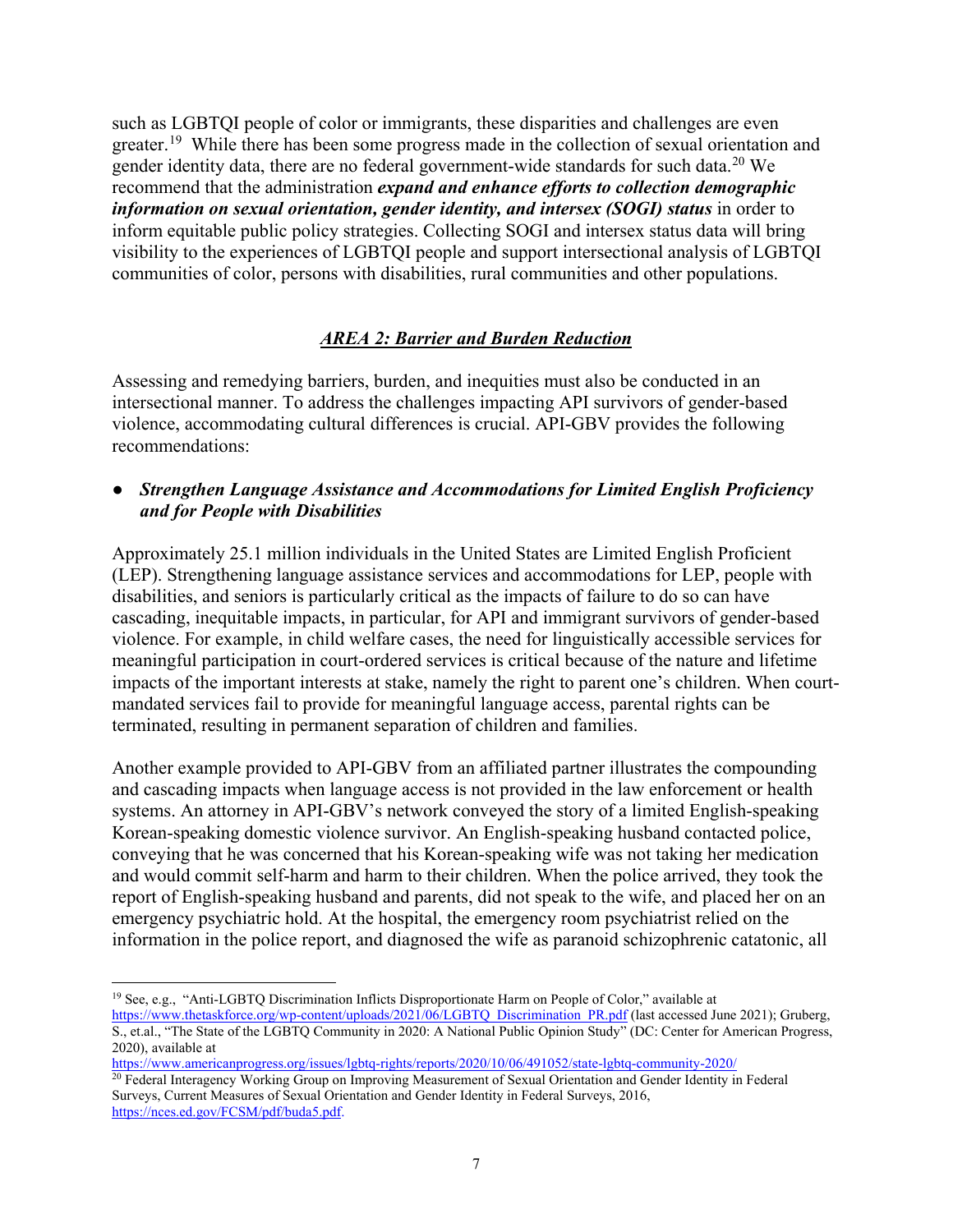the while failing to speak to wife. Following this diagnosis, the psychiatric unit treating psychiatrist further relied on the police report and admitted the wife to the psychiatric unit with a diagnosis of paranoid schizophrenic and catatonic: refusing medication. When the Koreanspeaking attorney was able to meet with her, the wife responded that she was fine, and didn't wish to remain confined in the hospital. The attorney discerned that she had refused to take medication because the hospital had been offering her the incorrect medication. When she was offered the proper psychiatric medication, she willingly took it. The attorney further learned later that her abusive husband had been withholding her medication. Unfortunately, some of the devastating consequences of the lack of language access included loss of her liberty, trauma, and incorrect conclusions in a psychological evaluation finding that she poses danger to herself and her children, which likely have long term implications for child custody and parenting.

To prevent ongoing and future inequities such as the aforementioned examples, among others, federal agencies should:

- As a threshold matter, encourage recipients of federal funding for victim services, public safety and law enforcement, economic supports, and health programs to *engage in language access assessment and planning to ascertain LEP service needs* by prioritizing federal resources for such entities.<sup>[21](#page-7-0)</sup>
- Ensure federal materials, forms, websites, and documents are *translated into threshold languages, and are easy to read and user-friendly*.
- Ensure federal materials, forms and documents are *available in alternative formats such as large font, Braille or electronic formats*; *sign language interpretation* should be provided for oral communication.
- Hire racially/ethnically diverse community-based organizations to *"field test" translated materials* for cultural and linguistic appropriateness.
- Create *dedicated units and hotlines to assist LEP individuals, individuals with disabilities, and seniors* seeking benefits with application questions, renewals and other needs. These hotlines should enable applicants to connect to assistance in their native language.
- Provide *dedicated funding for community-based organization (CBO) navigators and assisters* who are representative of the diverse communities they serve, play a critical role in facilitating enrollment through online application and automated renewal systems.
- *Programs and Agencies that Encounter and Serve Survivors of Gender-Based Violence Should Account for the Intersectional Compounding Impacts of Violence that Primarily Impacts Women and Gender Non-conforming Individuals, Racism and Xenophobia*

Government agencies that support or provide services accessed by API survivors of genderbased violence must be culturally relevant, intersectional, and trauma-informed to adequately and equitably meet survivors' needs. For programs that require the experience of victimization

<span id="page-7-0"></span><sup>&</sup>lt;sup>21</sup> See, https://www.lep.gov/sites/lep/files/resources/2011\_Language\_Access\_Assessment\_and\_Planning\_Tool.pdf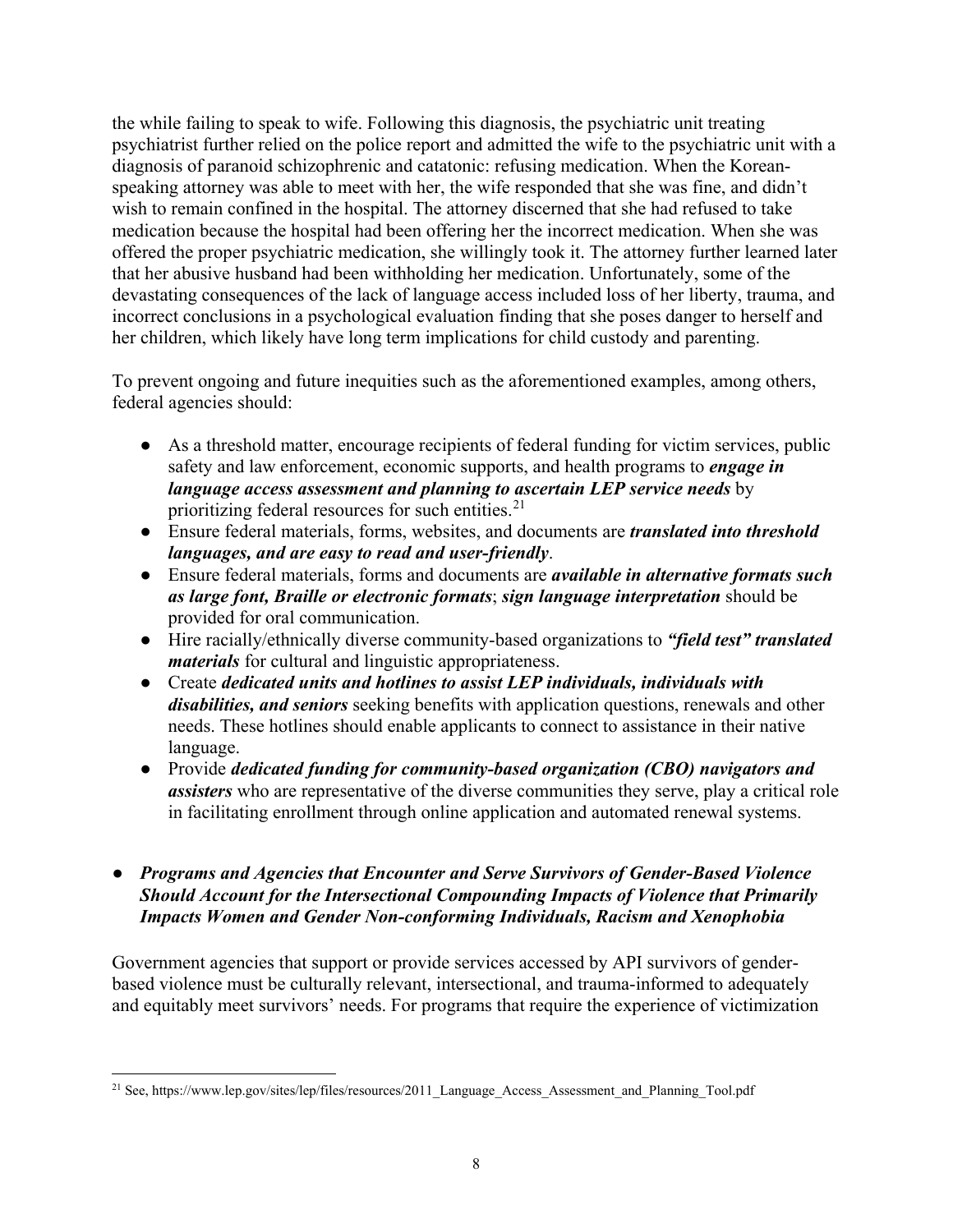for eligibility, such as housing,  $22$  immigration status,  $23$  waivers or exceptions to program requirements for public benefits<sup>[24](#page-8-2)</sup> or unemployment compensation,<sup>[25](#page-8-3)</sup> this means embracing a *"No Wrong Door"* approach to providing services, and allowing people to disclose at their pace, as well as re-apply even if initially denied services. For example, advocates report to API-GBV that many survivors from API communities, immigrant communities and other communities of color may not voluntarily describe themselves as domestic violence or trafficking survivors. In the context of education, API students, for example, are likely to under-report victimization due to cultural influences, i.e., they may be more likely than Caucasian students to believe that women should be held responsible for preventing rape, and have stronger beliefs that victims cause the rape and most rapists are strangers.[26](#page-8-4) Thus programs intended to support victims needs should acknowledge the impacts of such cultural messages of victim-blaming and allow for multiple opportunities for individuals to report victimization.

In addition, federal agency and program funding for direct services of all kinds, notwithstanding the specific program purpose, i.e., housing, healthcare, mental health, childcare and early learning, or food supports, should have training and institutional support for having a *traumainformed lens towards domestic and sexual violence*. Survivors of gender-based violence who are seeking basic services, are frequently in contact with a web of service providers who could be the first to spot signs of domestic and sexual violence and direct survivors to resources.

These diverse providers may also need to address a survivor's needs more specifically in the context of violence; for example, an advocate reported to API-GBV about the challenges imposed by short shelter stays, sometimes only two months, causing additional trauma and harm. In particular, survivors who are limited English speaking, with unsecure immigration status and few social supports may be unable to rebuild their lives in such a short time and are often forced to return to an unsafe situation. *Building the capacity of these service providers to support survivors in trauma-informed ways, and in partnership* with domestic violence advocates, acknowledges the interconnectedness of survivors' needs and gives more pathways to safety, stability, autonomy and liberation. Advocates note that often the best programs are those that are culturally relevant, staffed by community members who have a strong understanding of the cultural barriers impacting access and services.

For API survivors who do come forward and disclose the harm they have experienced, there must also be an intersectional analysis of the unique impact of race and gender on API survivors and how they are treated while seeking safety and stability. One advocate emphasized how racial discrimination, for example, is often embedded in how domestic and sexual violence cases are assessed by victim and social service providers and the criminal and civil legal systems. API women face a host of stereotypes at the intersection of race and gender, from the "tiger mom" trope and model minority, to being seen as docile and submissive. These stereotypes can add to

<span id="page-8-0"></span> <sup>22</sup> https://archives.hud.gov/news/2016/pr16-159.cfm

<span id="page-8-1"></span><sup>23</sup> https://www.uscis.gov/humanitarian/victims-of-human-trafficking-and-other-crimes

<span id="page-8-2"></span><sup>24</sup> https://www.acf.hhs.gov/ofa/faq/q-domestic-violence-waivers

<span id="page-8-3"></span><sup>25</sup> https://www.legalmomentum.org/sites/default/files/reports/State%20Law%20Guide-

Unemp%20Ins%20for%20Victims%20of%20DV%20%26%20SA-7-14.pdf

<span id="page-8-4"></span><sup>26</sup> Lee, J., Pomeroy, E. C., Yoo,S. K., & Rheinboldt, K. T. (2005). Attitudes toward rape a comparison between Asian and Caucasian college students. Violence against Women,11, 177–196. https://journals.sagepub.com/doi/10.1177/1077801204271663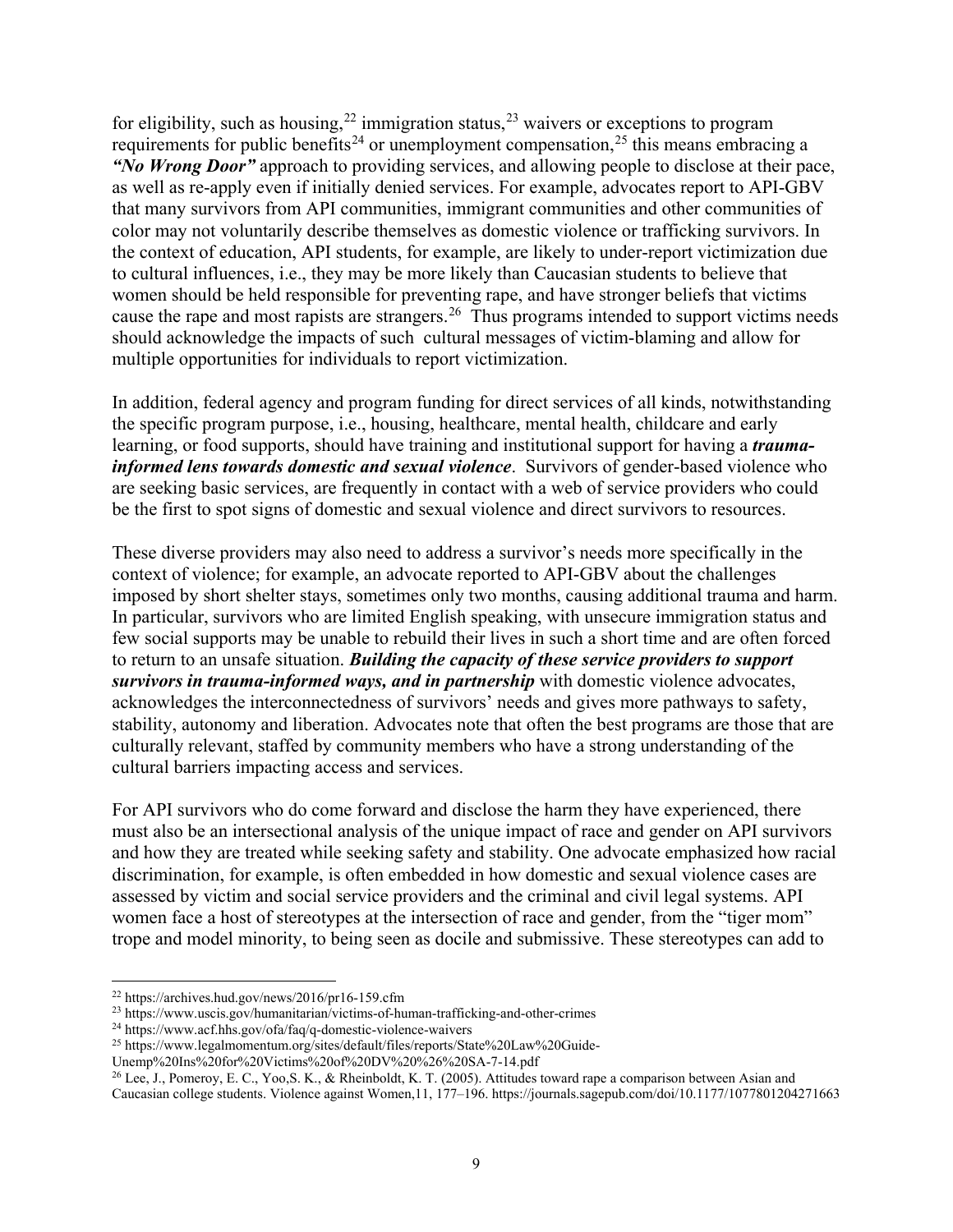victim-blaming in domestic violence and sexual assault cases: API women perceived as "tiger moms" may be inappropriately questioned why they wouldn't just leave an abusive situation, and API women stereotyped as docile and submissive may not be believed when they act out of selfdefense and survival in an abusive situation. API survivors should be treated with dignity, respect, and free from racial and xenophobic discrimination throughout their process of seeking safety and building back their lives from violence.

As an example within the context of U.S. Citizenship and Immigration Services (USCIS), API-GBV recommends that *USCIS reissue policy manual guidance on the use of discretion* in its adjudications, including adjustment of status to address the intersectional harms immigrant survivors face.<sup>[27](#page-9-0)</sup> The current discretionary factors effectively punish survivors for the harm they have experienced, by failing to account for the realities of individuals applying for survivorbased protections and how commonly negative factors may arise as a *consequence* of victimization, persecution, economic instability, and/or trauma. Updated guidance should provide examples of how survivors are impacted by trauma, including how trauma survivors may engage in unfavorable activity as a result, and USCIS should ensure that all adjudicators in cases involving survivor related protections or asylum receive training on the impacts of trauma.

# ● *Simplify Forms and Eliminate Unnecessary Data Collection and Requirements for Programs and Services*

In all application processes, the federal government should eliminate unnecessary questions and documentary evidence collection unrelated to eligibility for the benefit being sought. For example, many USCIS forms are much longer than they need to be, and request extraneous information well beyond the statutory requirements for benefits, which places additional burdens on applicants who must obtain extra and unnecessary evidence. For API and immigrant survivors of gender-based violence, having to respond to these extraneous questions may put them at additional risk of harm, and increases the cost for legal representation, not to mention placing an increased burden on agency staff who must then verify this information. In addition, API-GBV recommends:

- *Benefits granting agencies, should reduce the number of paper verifications* required for applications and renewals, and use electronic data sources and eliminate verification requests that are no longer needed. For example, USCIS should continue the pandemic practice of reusing previously submitted biometrics data on applications that require biometrics, such as Forms I-485 and N-400, among others, that applicants do not continue to be burdened to repeatedly attend appointments for collection, given that biometric information is static over time.
- *Promote the streamlining of application processes* at the state and local level, such that the information provided to a state or local benefits granting agency in an application developed for health care coverage could so be used to apply for additional benefits such as financial, food, or childcare assistance.
- *Allow applicants to provide additional documentation before their application is denied,* if there is insufficient information to establish or renew eligibility.

<span id="page-9-0"></span><sup>&</sup>lt;sup>27</sup> Use of Discretion for Adjustment of Status [Policy Alert](https://www.uscis.gov/sites/default/files/document/policy-manual-updates/20201117-AOSDiscretion.pdf) November 17, 2020; Use of Discretion Applying Discretion in USCIS Adjudication[s Policy Alert](https://www.uscis.gov/sites/default/files/document/policy-manual-updates/20200715-Discretion.pdf) July 15, 2020, and Applications for Discretionary Employment Authorization Involving Certain Adjustment Applications or Deferred Action, [Policy Alert](https://www.uscis.gov/sites/default/files/document/policy-manual-updates/20210114-DiscretionaryEADForAOSAndDA.pdf) January 14, 2021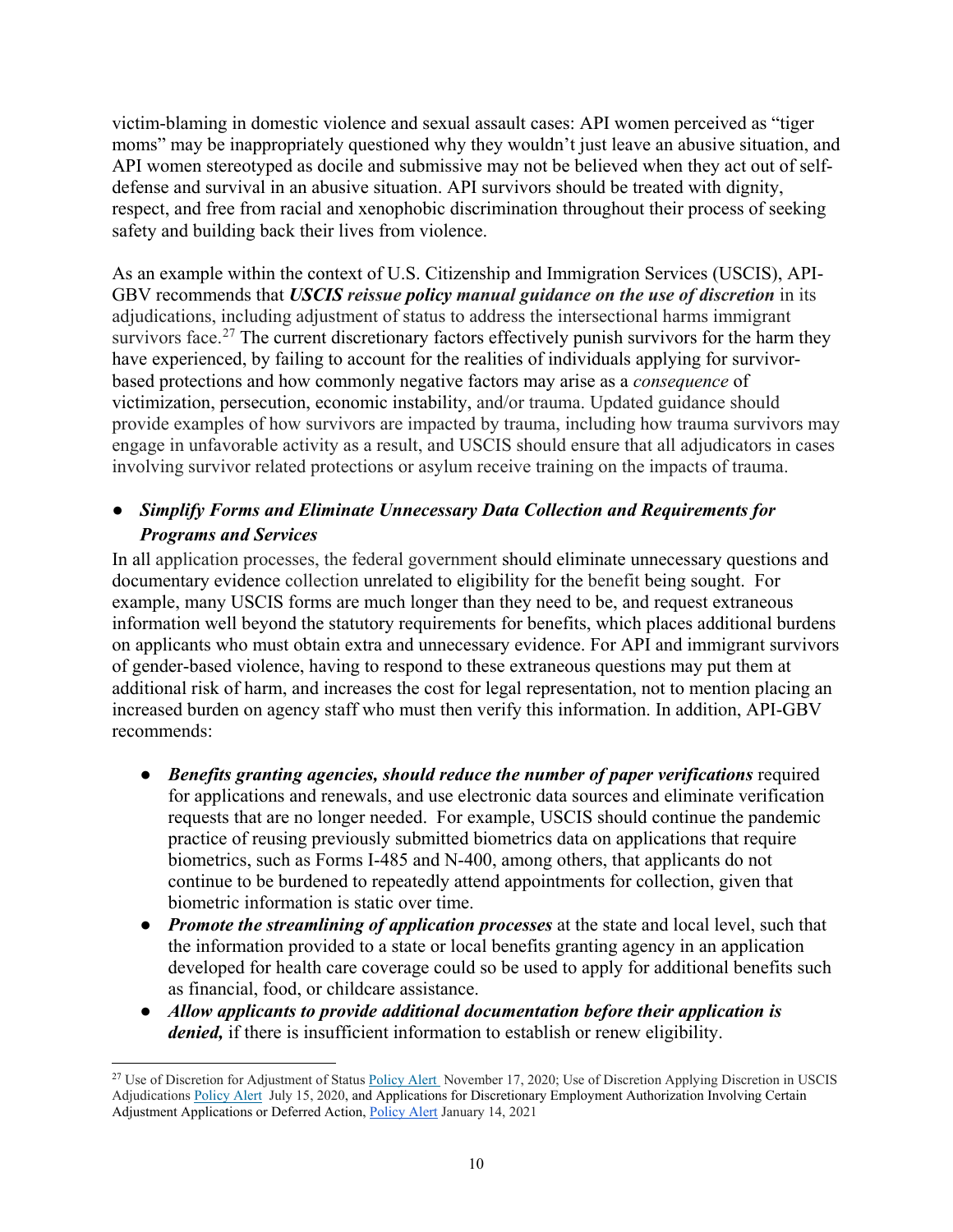- *Benefits granting agencies should make self-attestation of eligibility requirements such as experience of victimization or income verification sufficient.* States and localities should have to ask for federal permission to require additional verification and show proof of waste, fraud and abuse.
- *Expand use of alternative identifiers or allow applicants to omit identifiers,* rather than seeking SSN's wherever possible, to help protect the safety and privacy of survivors fleeing domestic violence and stalking, as well as to limit the chilling impact for applicants who have ITIN's. For example, *HUD's HMIS Data Standards, [28](#page-10-0)* which seek the collection of Social Security Numbers, along with other extensive personal identifying information, should be modified and met with less intrusive requirements to reduce the risk of harm to survivors, as well as decrease the chilling impact on others who lack SSN's.
- *Eliminate unnecessary requests for SSN's*: Rules that require benefit agencies to verify applicant's immigration or citizenship status have been misinterpreted by some agencies to require submission of immigration documents or SSNs in situations such information is not required. This in turn causes additional confusion and latitude for state agencies to set more stringent documentation requirements than necessary. Agencies should use guidance such as the HHS/USDA issued "Tri-Agency Guidance" in 2000 and additional guidance related to CHIP in 2001 and SNAP in 2011 to help reduce the invasive, chilling effect of immigration status-related questions on benefits applications.
- *Direct federal agencies to establish an income threshold across all programs* to simplify eligibility screenings for benefits across all programs, such as Supplemental Security Income, or SNAP, or fee waivers for USCIS immigration applications.
- *Make online application portals more user friendly and easy to understand*. Vulnerable communities face significant challenges and technological barriers to accessing existing web portals. Some of the main drivers of these accessibility challenges are portals that feature English-only, miniscule text-based content that is composed at a very high literacy level. In addition, existing portals often employ user interfaces that are complex to navigate and difficult to customize. Governments should seek vendors that can offer navigational elements of portal websites in beyond only English and Spanish, or the more infrequent Chinese portals. These fundamental accessibility gaps raise legal and ethical concerns, and ultimately jeopardize the return on public investment of federal portals.

### ● *Address the Chilling Effect of Immigration Enforcement on Government Programs*

In order to address the barriers, burdens, and inequities facing the API community, the Administration must acknowledge that nearly two-thirds of APIs in the U.S. are foreign-born and are impacted by the operations of the immigration system. Over the course of the last few years, the litany of administrative changes limiting immigration and increasing enforcement has served to undermine the progress that communities across the country have made to advance survivor and community safety and well-being.

Despite provisions in the immigration code which are intended to limit the ability of abusers to leverage immigration laws and the fear of deportation against their victims,  $29$  such as battered

<span id="page-10-1"></span><span id="page-10-0"></span> $\overline{a}$ <sup>28</sup> 69 FR 45888 (July 30, 2004), available at https://www.govinfo.gov/content/pkg/FR-2004-07-30/pdf/04-17097.pdf <sup>29</sup> H.R. Rep. No. 103-395 p. 26 (1993)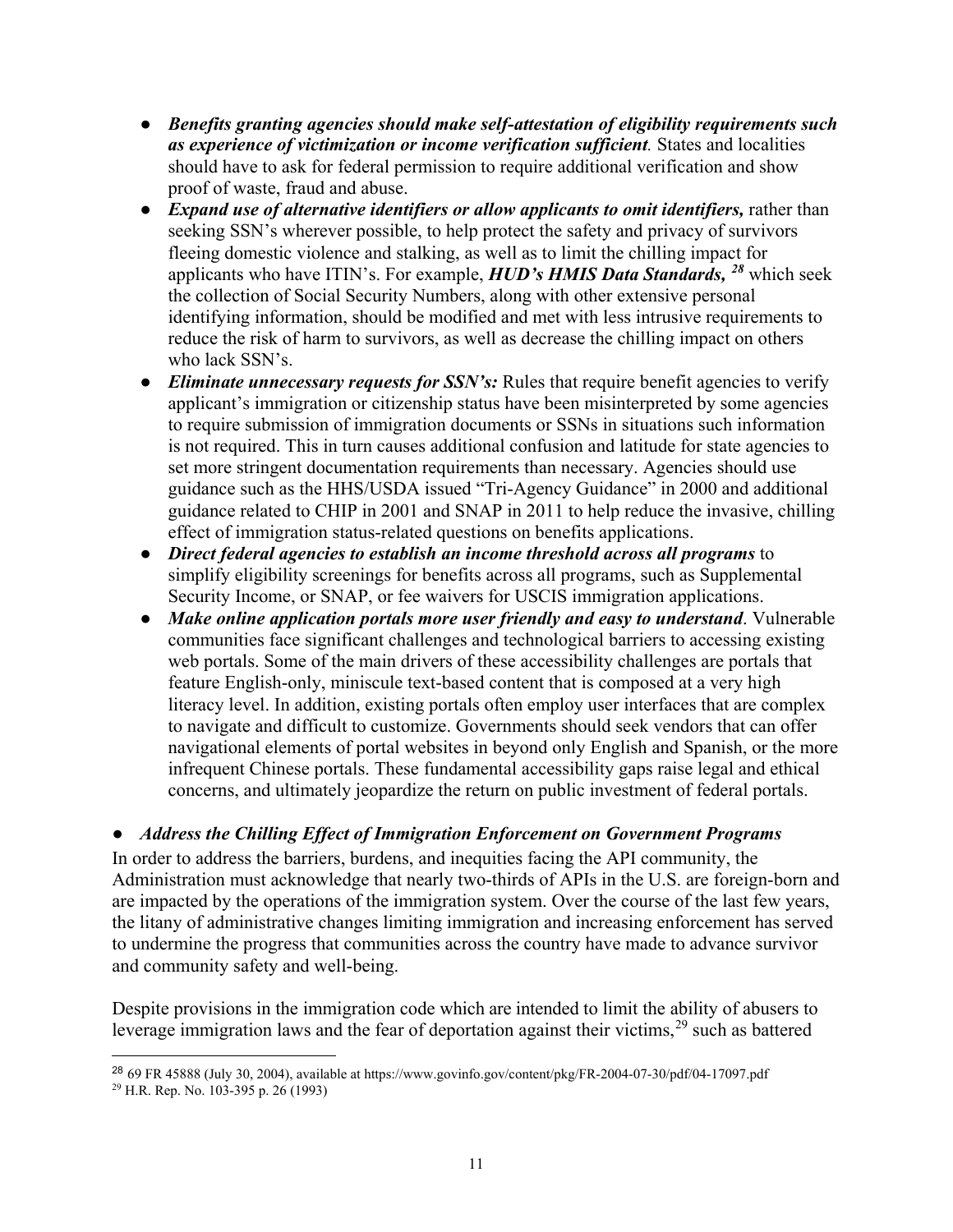spouse waiver of the Immigration Act of 1990, <sup>[30](#page-11-0)</sup> VAWA of 1994,<sup>[31](#page-11-1)</sup> and the T and U visa,<sup>[32](#page-11-2)</sup> many with uncertain immigration status fear they will be deported for contacting law enforcement, to report abuse, sexual assault, and other crimes,<sup>[33](#page-11-3)</sup> and are thus particularly vulnerable to victimization. To allay these concerns, API-GBV recommends:

- USCIS should *improve access to VAWA Self-Petitions, U, and T visas by reducing the backlog of survivor applications.* Processing times for immigration protections like VAWA self-petitions and U and T visas have skyrocketed, undermining the intent of the programs. VAWA self-petitions now take up to 26 months to be adjudicated. Current processing times for T visa applications are up to 35 months, an exponential increase from FY2015 when these applications took 6.4 months to adjudicate.<sup>[34](#page-11-4)</sup> In the case of U visas, the delay is even more egregious, as current processing times for I-918 U visa applications can take about 60 months.<sup>[35](#page-11-5)</sup> USCIS should increase its ability to reduce this backlog by prioritizing staffing for processing victim-related cases by doubling the number of adjudicators to process survivor applications and issue employment authorization for cases pending over 180 days.
- USCIS should *implement a parole program* for U waitlisted applicants abroad to enter the U.S. pursuant to 8 C.F.R. § 214.14(d)(2), such as September 2016 CIS Ombudsman's office formal recommendation to USCIS to grant parole to U visa principals and derivatives abroad on the waitlist.<sup>[36](#page-11-6)</sup>
- Federal agencies with regulatory and enforcement authority over health and safety should *strengthen their capacity to issue certifications* for the purposes of T and U visa applications. For example, the Department of Labor's Wage and Hour Division, Office of Inspector General and Occupational Safety and Health Administration and the Equal Employment Opportunity Commission should be able to provide certification for victims for employment related crimes, including human trafficking. In addition, *federal compliance divisions and inspectors general* should strengthen their processes for providing certifications for victims when individuals are harmed by federal government actors, including by Immigration and Customs Enforcement (ICE),<sup>[37](#page-11-7)</sup> Border Patrol, or the Bureau of Prisons.
- *The Department of Homeland Security (DHS) should issue guidance that includes a presumption of liberty for victims and witnesses of crime*. The guidance should further *prohibit removal while VAWA, T, U and other humanitarian petitions are pending*, as well as provide for expedited adjudications of USCIS applications for detained applicants, provide guidance on coordinating on Motions to Continue between ICE and

<span id="page-11-0"></span> <sup>30</sup> P.L. No. 101-649, 104 Stat. 4978, codified at 8 U.S.C. §1186a(c)(4)),

<span id="page-11-2"></span><span id="page-11-1"></span><sup>&</sup>lt;sup>31</sup> P.L. No. 103-322, 108 Stat. 1902-1955 (1994)<br><sup>32</sup> Victims of Trafficking and Violence Protection Act of 2000. Pub. L. No. 106-386.81502(a)(1)(2)(Oct. 28, 2000).

<span id="page-11-3"></span><sup>&</sup>lt;sup>33</sup> See Stacey Ivie et al., Overcoming Fear and Building Trust with Immigrant Communities and Crime Victims, Int'l Ass'n Of Chiefs of Police (Apr. 2018), *Retrieved from* [https://www.policechiefmagazine.org/wp-content/uploads/PoliceChief\\_April-](https://www.policechiefmagazine.org/wp-content/uploads/PoliceChief_April-2018_F2_Web.pdf)2018 F2 Web.pdf

<span id="page-11-4"></span><sup>34</sup> <https://egov.uscis.gov/processing-times/> an[d https://egov.uscis.gov/processing-times/historic-pt.](https://egov.uscis.gov/processing-times/historic-pt)

<span id="page-11-5"></span><sup>35</sup> *See* USCIS Processing Times a[t https://egov.uscis.gov/processing-times/](https://egov.uscis.gov/processing-times/) re: I-918 Petitions for U Nonimmigrant Status adjudicated at the Vermont or Nebraska Service Centers

<sup>36</sup> https://www.dhs.gov/sites/default/files/publications/cisomb-u-parole-recommendation-061616.pdf

<span id="page-11-7"></span><span id="page-11-6"></span><sup>37</sup> Kriel, L., ICE Guards "Systematically" Sexually Assault Detainees in an El Paso Detention Center, Lawyers Say, *ProPublica*, Aug. 14, 2020, https://bit.ly/32wrdBO.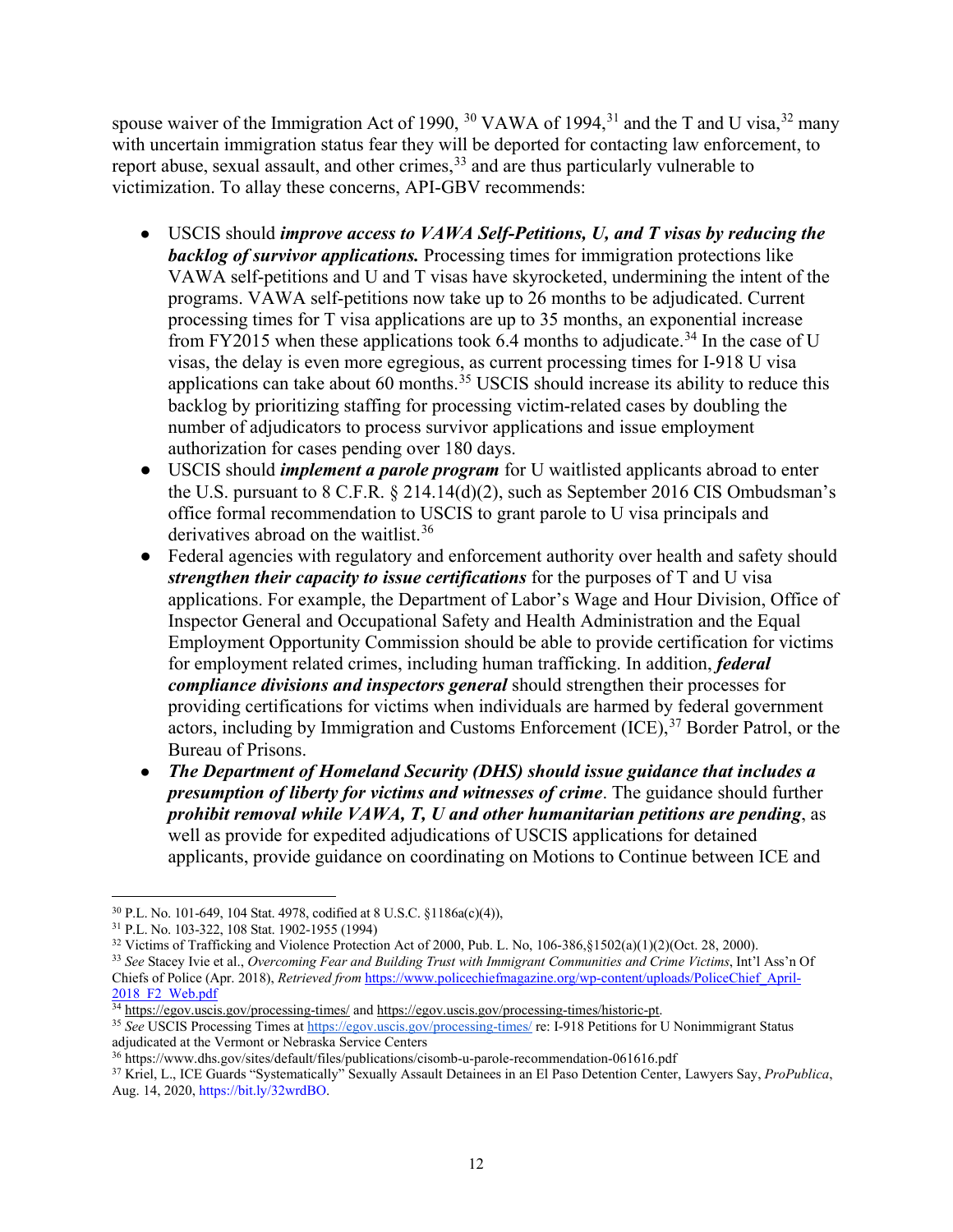USCIS, and specify that a prima facie determination from USCIS automatically triggers a stay of removal. ICE should further *strengthen existing guidance[38](#page-12-0) regarding prosecutorial discretion for victims, witnesses and plaintiffs*, including for individuals who are involved in claims regarding the protection of their rights and civil liberties.

- DHS should cut *the link between state and local law enforcement and federal immigration enforcement*. These links including ending the Secure Communities program, ending immigration detainers that are not accompanied by judicial warrants based on probable cause, revising interview protocols for individuals in nonfederal custody by ceasing warrantless interviews, ending the use of state or local facilities for civil immigration enforcement in state/local jails and prisons, terminating 287(g) or similar agreements, and restricting DHS use of information from state, local, and commercial databases.
- *DHS should strengthen accountability for, and prevent violations of 8 U.S.C. §1367(d)***.** Under 8 U.S.C. §1367, DHS is barred from taking adverse action against a victim based on information from an alleged abuser/perpetrator, and also barred from disclosing any information about victims who are VAWA self-petitioners or beneficiaries of battered spouse waivers or T or U visa applications, with some limited exceptions. DHS should promulgate guidance that improves and clarifies the process for investigation and penalties for personnel violations of §1367, including guidance providing for remedial measures for individuals placed in removal proceedings or ordered removed.
- Relatedly, DHS should *strengthen privacy and confidentiality protections* as well as notice to applicants about its information sharing practices related to how personally identifying information, including biometrics, is shared between agencies.<sup>[39](#page-12-1)</sup> The security of such information is potentially compromised due to the increasing number of people authorized to access the information, as well as increased risks of unauthorized access and hacking. This is particularly concerning for survivors of domestic violence, sexual assault, stalking, human trafficking, and others who may have justified concerns about what information is collected, how information is stored and with whom and for what purpose it might be shared. For example, in cases of domestic violence or stalking where the abuser or their family or associates are in law enforcement, DHS' information sharing practices raise significant concerns regarding who may potentially have access to biometric databases.[40](#page-12-2)
- DHS/ USCIS should work to quickly *update the regulation on Inadmissibility on Public Charge Grounds[41](#page-12-3)* to reassure immigrant survivors of domestic violence, sexual assault, and other crimes that they can access housing, healthcare, nutrition, and other public supports to help overcome abuse without negatively impacting their ability to regularize their immigration status. While many immigrant survivors are exempt from the public charge inadmissibility ground if they seek immigration status under VAWA,  $T \& U$ visas, and asylum, many other victims of domestic violence, sexual assault, and human

<span id="page-12-0"></span> <sup>38</sup> https://www.ice.gov/doclib/secure-communities/pdf/prosecutorial-discretion-memo.pdf

<span id="page-12-1"></span><sup>&</sup>lt;sup>39</sup> DHS, FBI, and DOD are in introducing standards that allow biometric databases to "communicate natively, 'in their own language.' Burt, C., *U.S. agencies working on standard for seamless communication between biometric databases*, Biometric Update (Sept. 26, 2018), at [https://www.biometricupdate.com/201809/u-s-agencies-working-on-standard-for-seamless](https://www.biometricupdate.com/201809/u-s-agencies-working-on-standard-for-seamless-communication-between-biometric-databases)[communication-between-biometric-databases.](https://www.biometricupdate.com/201809/u-s-agencies-working-on-standard-for-seamless-communication-between-biometric-databases)

<span id="page-12-3"></span><span id="page-12-2"></span><sup>&</sup>lt;sup>40</sup> [https://web.archive.org/web/20200409070910/http://womenandpolicing.com/violenceFS.asp;](https://web.archive.org/web/20200409070910/http:/womenandpolicing.com/violenceFS.asp) <https://www.theatlantic.com/national/archive/2014/09/police-officers-who-hit-their-wives-or-girlfriends/380329/>  $41\overline{84}$  Fed. Reg. [41292](https://www.federalregister.gov/citation/84-FR-41292) (Aug. 14, 2019)[; 84 Fed. Reg. 52357](https://www.federalregister.gov/documents/2019/10/02/2019-21561/inadmissibility-on-public-charge-grounds-correction#footnote-1-p52357) (Oct. 2, 2019)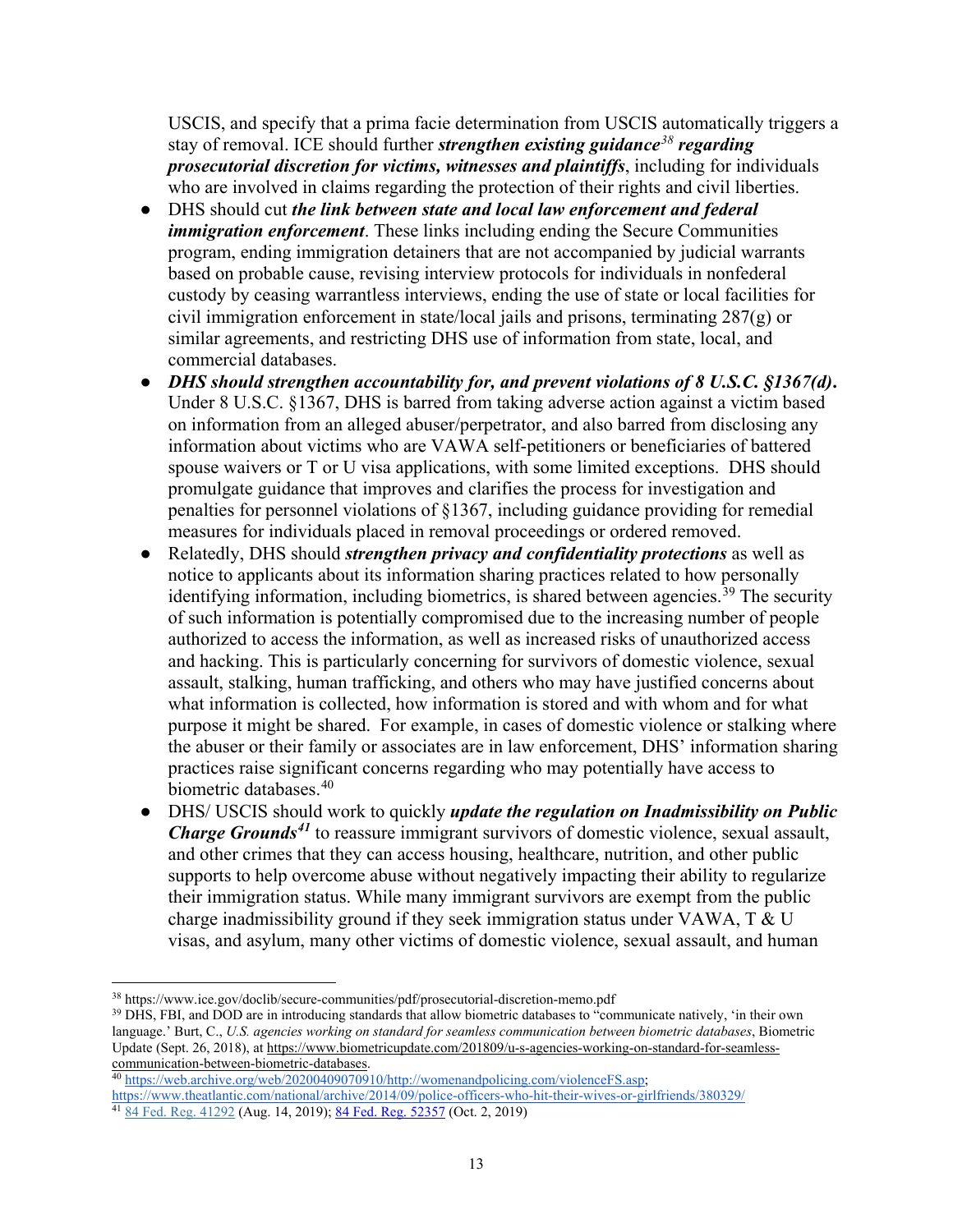trafficking, along with their family members, seek status in other, non-victim based, immigration categories. USCIS should expand exemptions from the Public Charge ground to these survivors, or at a minimum, expand eligibility for waivers for survivors of domestic and sexual violence to avoid punishing survivors for the violence they've experienced, or putting them at further risk of violence.

- Relatedly, USCIS should *provide a clear list of benefits* that count as factors in a public charge determination, as well as a guidance clarifying examples of benefits that do not count as factors. This is particularly important for survivors who are accessing victim services and benefits, including federal supports and assistance provided through programs funded under the Violence Against Women Act, Family Violence Service Prevention Act, or Victims of Crime Act, among others, as well as state, local, and privately funded programs intended to address the needs of victims. One particularly devastating example of the need for such guidance is that of a Washington State rape survivor who chose to forego a Sexual Assault Nurse Examination and related medical care and counseling because she feared that doing so would preclude her from receiving lawful permanent residency or citizenship in the future due to the public charge grounds.[42](#page-13-0) Other survivors have declined accessing critical supports such as transitional housing or benefits for their children despite the likelihood that such program would not have counted under the 2019 Public Charge rule.
- In addition, HUD should *implement its 2016 guidance* clarifying that immigrant survivors who are VAWA self-petitioners are eligible for federal housing assistance programs covered by Section 214 of the Housing and Community Development Act of 1980. As HUD's implementation of this guidance has been minimal, advocates continue to report VAWA self-petitioners being turned away by federally subsidized housing providers. There are also practical, operational obstacles when trying to administer these subsidies for VAWA self-petitioners, as HUD has failed to issue further guidance. For example, many of the Section 214-covered housing programs require that at least one member of the household have a Social Security Number (SSN). However, many VAWA self-petitioners do not have SSNs for work purposes and, therefore, must seek non-work SSNs from the Social Security Administration, delaying access to critical housing supports. As noted earlier, *eliminating unnecessary requests for SSN's* would also help expedite access to housing for VAWA self-petitioners.

#### ● *Acknowledge and Address the Impacts of Colonization and Imperialism on Native Hawaiian and Pacific Islander Communities*

Many Native Hawaiians and Pacific Islanders face significant socioeconomic disparities as a result of limited educational and economic opportunities due to the impacts of colonization and imperialism. For example, almost 15% of Native Hawaiians and Pacific Islanders live below the poverty threshold compared with about 9% of non-Hispanic whites.<sup>[43](#page-13-1)</sup> In 2019, the unemployment rate for Native Hawaiians/Pacific Islanders was 5.9 percent, as compared to 3.7 percent for non-Hispanic whites. In the Pacific Island territories, imported diets, illnesses, and

<span id="page-13-0"></span><sup>&</sup>lt;sup>42</sup> Brief of Amici Curiae Nonprofit Anti-Domestic Violence and Sexual Assault Organizations in Support of Plaintiff's Motion for Preliminary Injunction. "State of Washington et al v. DHS et al. (Sept. 19, 2019), available at<http://bit.ly/2mfArzU>

<span id="page-13-1"></span><sup>43</sup> US Census Bureau: Income and Poverty in the United States 2019, available at <https://www.census.gov/library/publications/2020/demo/p60-270.html>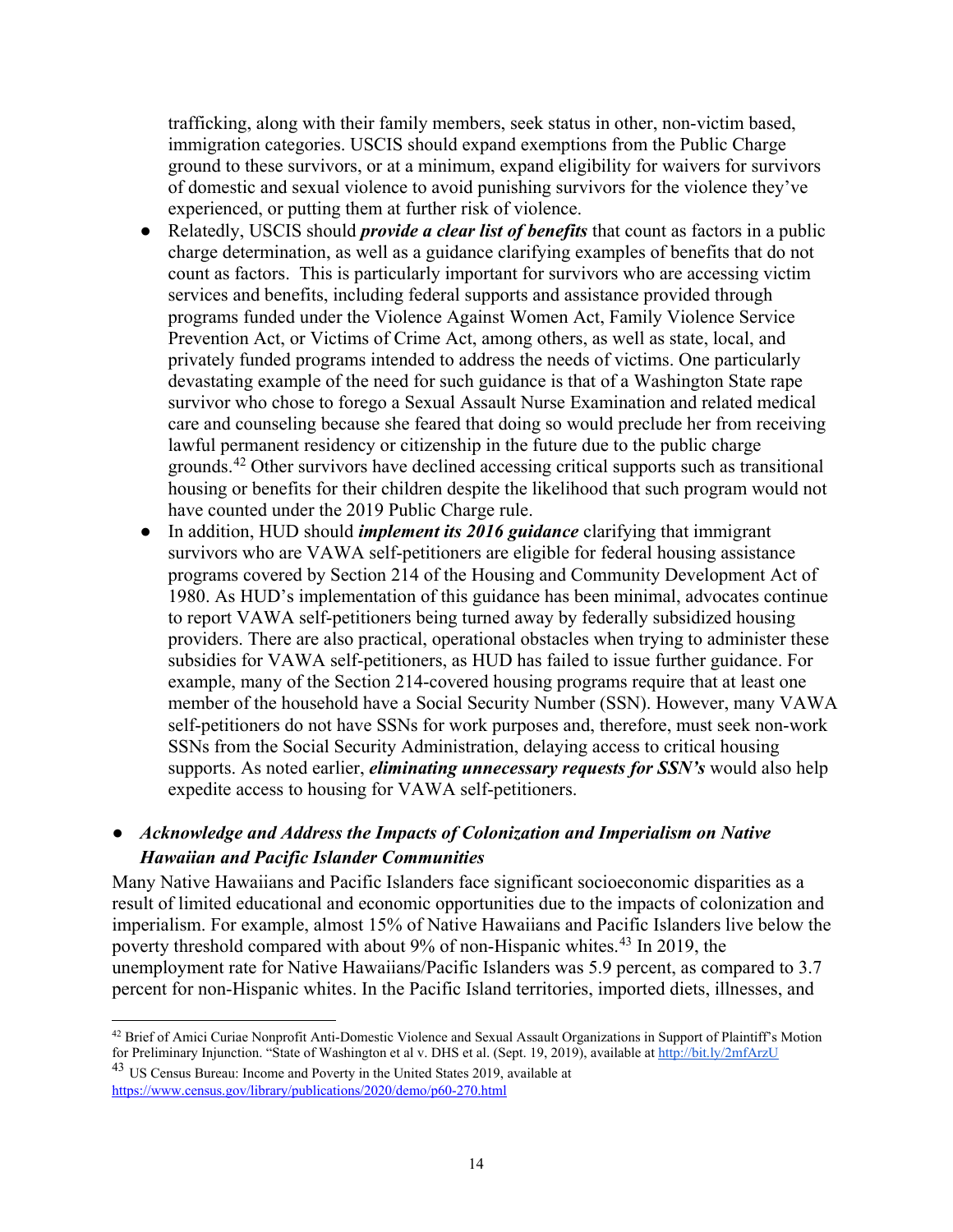economic practices imposed on islanders, have resulted in disruptions of native lifestyles, traditions, languages, health and well-being. API-GBV recommends federal agencies:

- Improve access by working to *increase awareness and support for the unmet needs of Native Hawaiian and Pacific Islander communities* including culturally relevant programs and services.
- *Address the needs non-citizen Pacific Islanders from Freely Associated States (COFA) and various Pacific Island countries*, including access to health care and economic supports. For example, the United States tested nuclear weapons in the Marshall Islands from 1946 to 1958,<sup>[44](#page-14-0)</sup> resulting in conditions which today is 10 times more radioactive than Chernobyl and putting Marshallese people at increased risk of cancer, thyroid complications, radiation poisoning, psychological trauma, reproductive health disruptions such as radioactive breast milk, still-births, stunted childhood growth, and congenital birth defects, and many other health issues.<sup>[45](#page-14-1)</sup> Only recently have COFA residents become eligible for Medicaid<sup>[46](#page-14-2)</sup> due to Congressional action, but COFA residents continue to be ineligible for other federal benefits programs.

#### **AREA 3: Procurement and Contracting**

Every federal agency and department can begin to shift its contracting dollars towards increased investments in contracts with culturally specific organizations in racial and ethnic minority communities to help to address persistent racial gaps in income and wealth equality that have resulted from decades of structural racism, and exclusion.<sup>[47](#page-14-3)</sup> It is also crucial that payment schedules be re-examined as many culturally specific organizations are not in a financial position to secure or accumulate financial resources to "float" large sums of delayed accounts payable.

Practices such as up-front payments and multi-year terms can be applied to federal government funding, e.g., through grants and cooperative agreements. Furthermore, since a lot of contracting requires "prior experience", especially in managing increasing larger projects and costs, this leveraging of federal contracting also builds the capacity of culturally specific organizations and businesses/contractors to become and remain competitive for future contracting and procurement opportunities.

### ● *Support culturally specific organizations, minority-owned contractors, and local territorial organizations as the primary contractors rather than subcontractors*

As federal departments and agencies become more conscious of equity, one common strategy is to create sub-contracts in a large national initiative or program to address the needs of specific racial and ethnic populations. This is often done in federal public education and communications projects and campaigns, when a national firm is contracted to develop and implement the project or campaign, and that prime contractor then awards sub-contracts to Black, Hispanic/Latino,

<span id="page-14-0"></span> <sup>44</sup> https://www.washingtonpost.com/sf/national/2015/11/27/a-ground-zero-forgotten/

<span id="page-14-1"></span><sup>45</sup> https://www.ohchr.org/Documents/HRBodies/HRCouncil/RegularSession/Session21/A-HRC-21-48-Add1\_en.pdf

<span id="page-14-2"></span><sup>46</sup> https://www.medicaid.gov/medicaid/eligibility/downloads/state-impl-short-term-workarounds-and-outreach-strategies.pdf

<span id="page-14-3"></span><sup>47</sup> [https://www.policylink.org/sites/default/files/InclusiveProcurement\\_final-3-5-18.pdf](https://www.policylink.org/sites/default/files/InclusiveProcurement_final-3-5-18.pdf)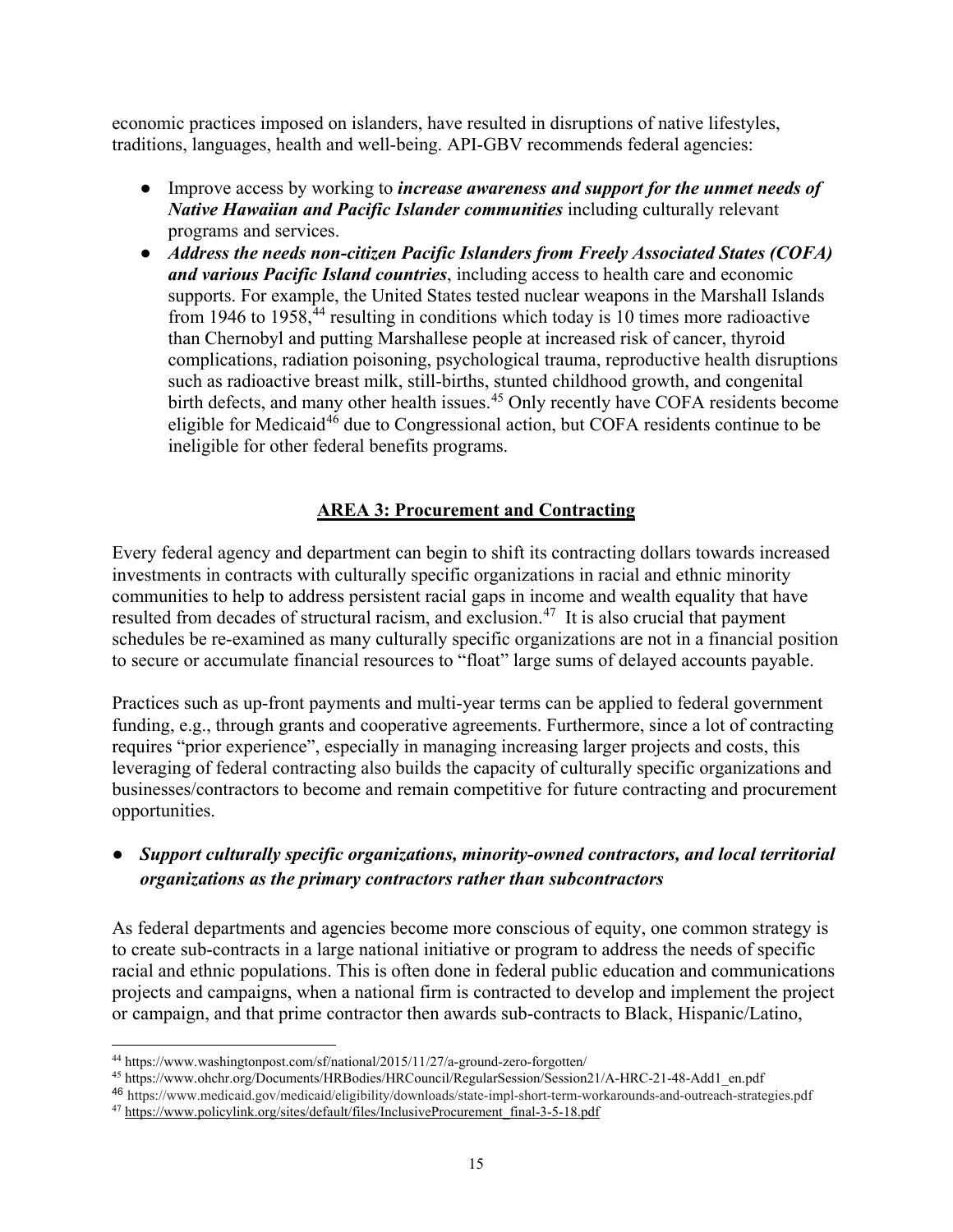Asian American or other minority-owned businesses or culturally specific organizations as subcontractors to adapt and/or translate materials for their respective populations.

API-GBV recommends inverting this common arrangement and instead, seeking a culturally specific organization to lead the project as the prime contractor, bringing in other culturally specific organizations as partners as appropriate, and subcontracting with national communications firms for scaling up projects as needed. If minority communities are added on as after-thoughts, with adaptation and translations of messages and communications strategies that have been developed for the general population by national firms who lack experience and expertise with diverse racial and ethnic communities, then there will continue to be ineffective implementation of those projects and campaigns. On the other hand, if effectively reaching diverse communities is included as a primary element in selecting contractors, and the development of the project or campaign, then it is more likely to be effective in reaching those diverse audiences.[48](#page-15-0) Finally, since success in federal contracting is often dependent on experience, this shift in contracting strategies will build the books of business for minorityowned contractors to be more competitive for all future projects.

Furthermore, directly support organizations and programs *in the U.S. Territories,* rather than importing culturally unresponsive mainlanders to develop their organizational and management capacity to operate culturally specific, community-based and faith-based program delivery systems and services in the areas of victim supports, social services, health, education, economic development, and language and cultural preservation. This could include training and promoting additional Native Hawaiian and Pacific Islander professionals in the areas of health, education, economic development, policy implementation, law, business, and other areas lacking Native Hawaiian and Pacific Islander representation.

### **AREA 4: Financial Assistance**

Federal agencies and departments should dedicate budgetary commitment to address persistent inequities in income and wealth equality that have resulted from decades of discrimination and exclusion. As part of these efforts, funding for the U.S. territories should also account for gaps in infrastructure and resources. The OMB should work with federal agencies to identify opportunities to adopt more equitable business practices throughout each agency. This includes:

#### ● *Grant-making to Culturally Specific Community-based Organizations:*

API-GBV recommends that federal agencies *fund capacity-building, multi-year grants* that will allow smaller organizations that are on racially and ethnically diverse communities to engage more meaningfully in federal systems and reforms. Multi-year grants are particularly important for ensuring whatever capacity organizations build under these initiatives continues to carry over into future administrations.

In addition, federal agencies should *simplify and streamline federal grant application and reporting* requirements so community-based organizations with fewer staff and financial

<span id="page-15-0"></span> <sup>48</sup> <https://www.npr.org/2020/02/20/807126443/disparities-in-government-contracting-hurt-minority-owned-businesses>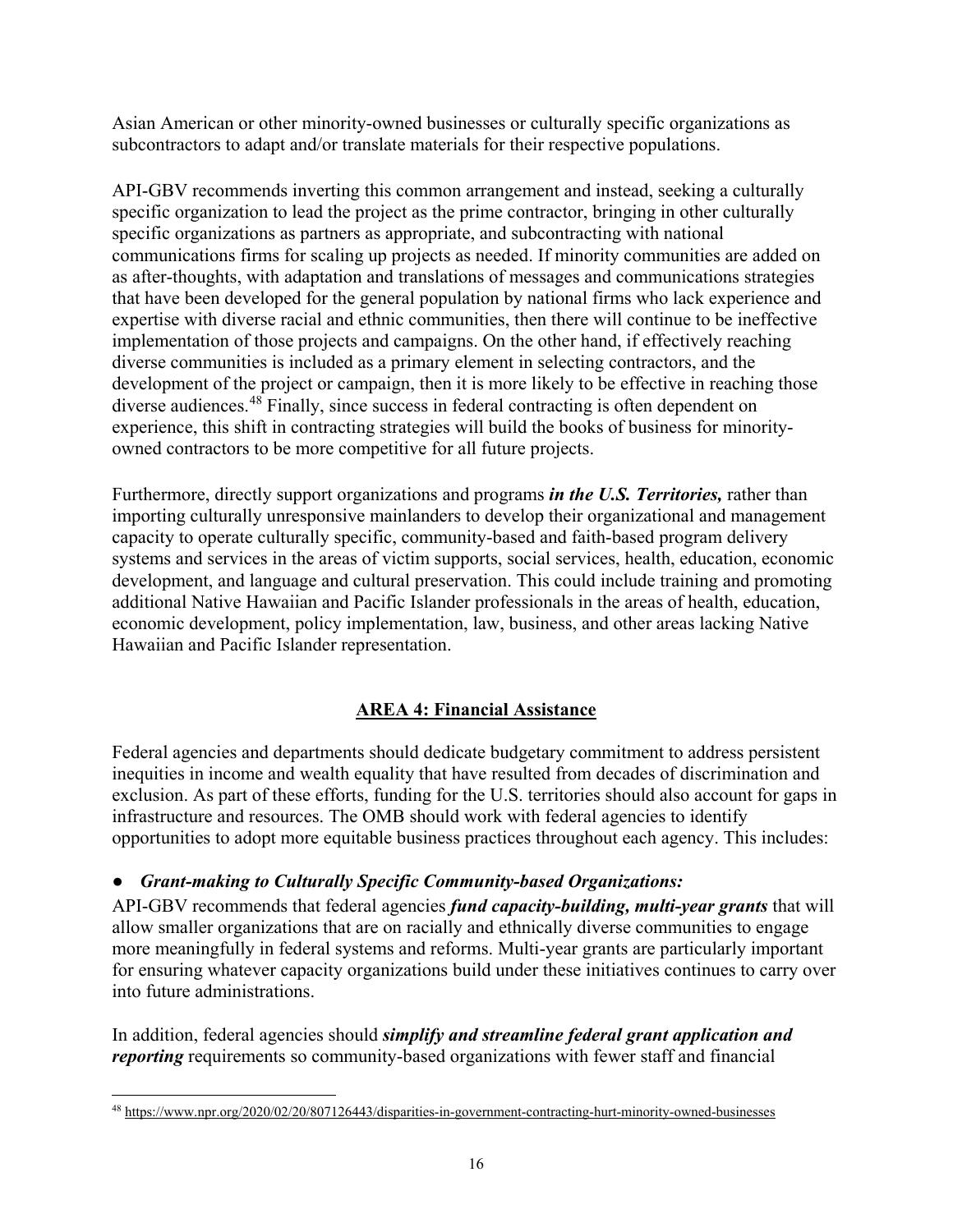resources can more equitably access competitive federal grant opportunities. Federal applications, which can run to more than 40-50 pages should be shortened. Agencies should reduce the frequency of grant reporting from quarterly reports to biannual or yearly and provide greater flexibility should contract amendments need to be made. Relatedly, vendors supporting government reporting programs, should be required to continuously improve customer accessibility, such that small community-based organizations are not forced to spend excess time resources on reporting, rather than on service delivery. Federal agencies *should provide technical assistance* so smaller, racially, ethnically diverse community-based organizations without access to additional resources for consulting or fundraising, can complete applications and comply with reporting requirements.

*Clearly articulate and integrate equity goals as part of grant scoring rubrics* in order to ensure entities that receive grant and financial assistance are reflective of the populations served by federal agencies and capable of meeting agency aims and goals. This includes explicitly requiring funding for *interpretation and translation, and language access plans* for grants that provide direct services to the public. Relatedly, agencies should *expand pools of grant reviewers* to reflect diverse communities and life experiences.

*Provide sustainable funding timeframes for community-based organizations:* Federal agencies should seek to shorten grant approval times, which can often take up to 12-18 months. In addition, the lag time between grant application and implementation can be difficult for smaller CBOs to absorb from a budget standpoint.

*Invest in directly impacted communities:* Provide funding directly to community-based organizations instead of block grants through state and local governments, or public institutions, where significant portions of funds are often "absorbed" by institutions rather than allocated equitably to those in need.

### ● *Direct financial assistance to individuals and families*

Following the March 2021 shootings of six Asian women in Atlanta, API communities and other communities of color are calling for a sustained investments in making local communities stronger and safer through quality, affordable housing, living wage employment, public transportation, education, and health care that includes voluntary, harm reduction and patientdriven, community-based mental health and substance abuse treatment.

API-GBV recommends that federal agencies provide *economic supports to individuals*, by:

- Ensuring as many federal relief dollars as possible are made available for all individuals who have faced economic hardship as a result of the pandemic, regardless of immigration status.
- Funding *culturally specific, community-based workers/navigators* that can play a pivotal role in connecting individuals to health, public health, employment, housing and other social supports. and behavioral health.
- *Developing and scaling training, mentorship, apprenticeship, and leadership programs* that engage diverse communities in health, education, and other careers starting in K-12 and extending through professional training to safety-net employment.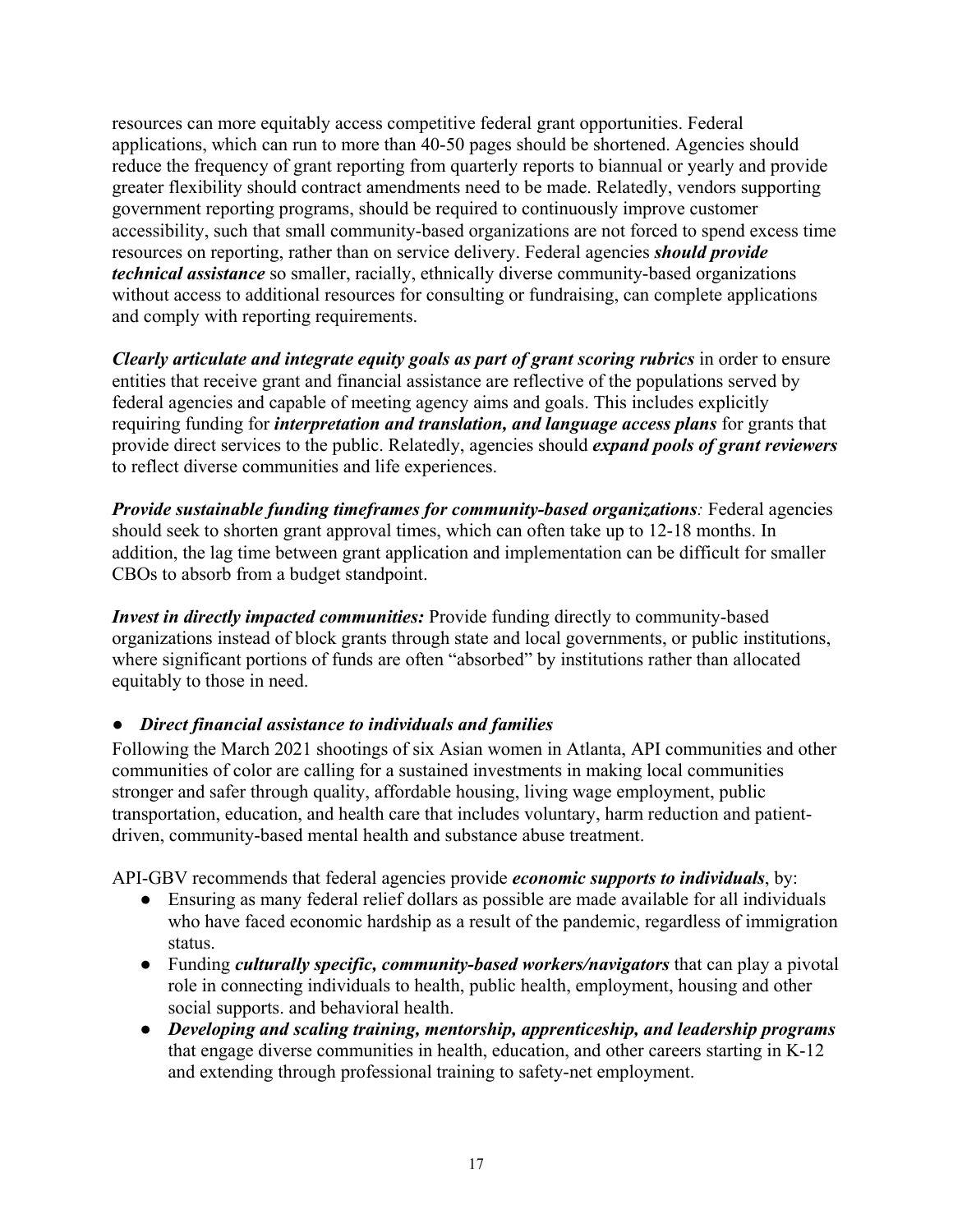- Making deep and broad investments in *building affordable and accessible housing*, such as programs assisting renters, preventing foreclosures, and promoting home ownership, including programs targeting survivors of gender-based violence.
- The SNAP program should *expand its partnerships* with farmers markets, food banks, and schools, and should *be available to all low-income individuals.*
- Every part of the United States from inner cities to rural areas, tribal lands, Alaska Native villages and to the U.S. territories – *should provide free access to high-speed broadband* to its residents by expanding the FCC Lifeline Program and investing in the infrastructure needed to bring high-speed broadband to underserved areas.
- The Federal government should *build adequate infrastructure* in communities of color, including the US Territories, Tribal lands and Alaska Native villages to ensure that every individual has regular access to clean and safe drinking water, and lives in a community free from pollutants and pesticides.

In addition, API-GBV recommends funding for the criminal and civil legal systems that:

- Supports *restorative practices and alternative accountability mechanisms* beyond the criminal legal system.
- Expands the right to counsel to ensure that any individual in need has *adequate and free legal representation* including in criminal court, immigration proceedings, and domestic violence protective order, family law, child welfare, other civil and administrative proceedings.
- Ends *private immigration detention and prison contracts*, and implements authentic alternative measures to policing, such as continuing to support states and localities to invest in community-based crisis response teams that respond to a wide variety of emergencies without law enforcement.

Funding for health programs should:

- *Provide Medicaid benefits* as broadly as possible to low-income residents, regardless of immigration status.
- Provide *culturally and linguistically relevant services*, including interpretation and translation for including health enrollment and navigation, as well as healthcare, mental health, and substance use disorder services.
- Authorize all residents to purchase *subsidized health coverage* through federal and state marketplaces.
- Strengthen *investments in community clinics and safety net infrastructure* so everyone has access to the full range of health care including behavioral, reproductive, and oral health care.
- Invest in *significant mental health prevention and treatment efforts* that address adverse childhood experiences and trauma experienced by adults, including COVID-19 related trauma, exposure to domestic and sexual violence, and racial trauma.
- Invest in federal and state *public health infrastructure* to respond to the current pandemic and prepare for future public health crises.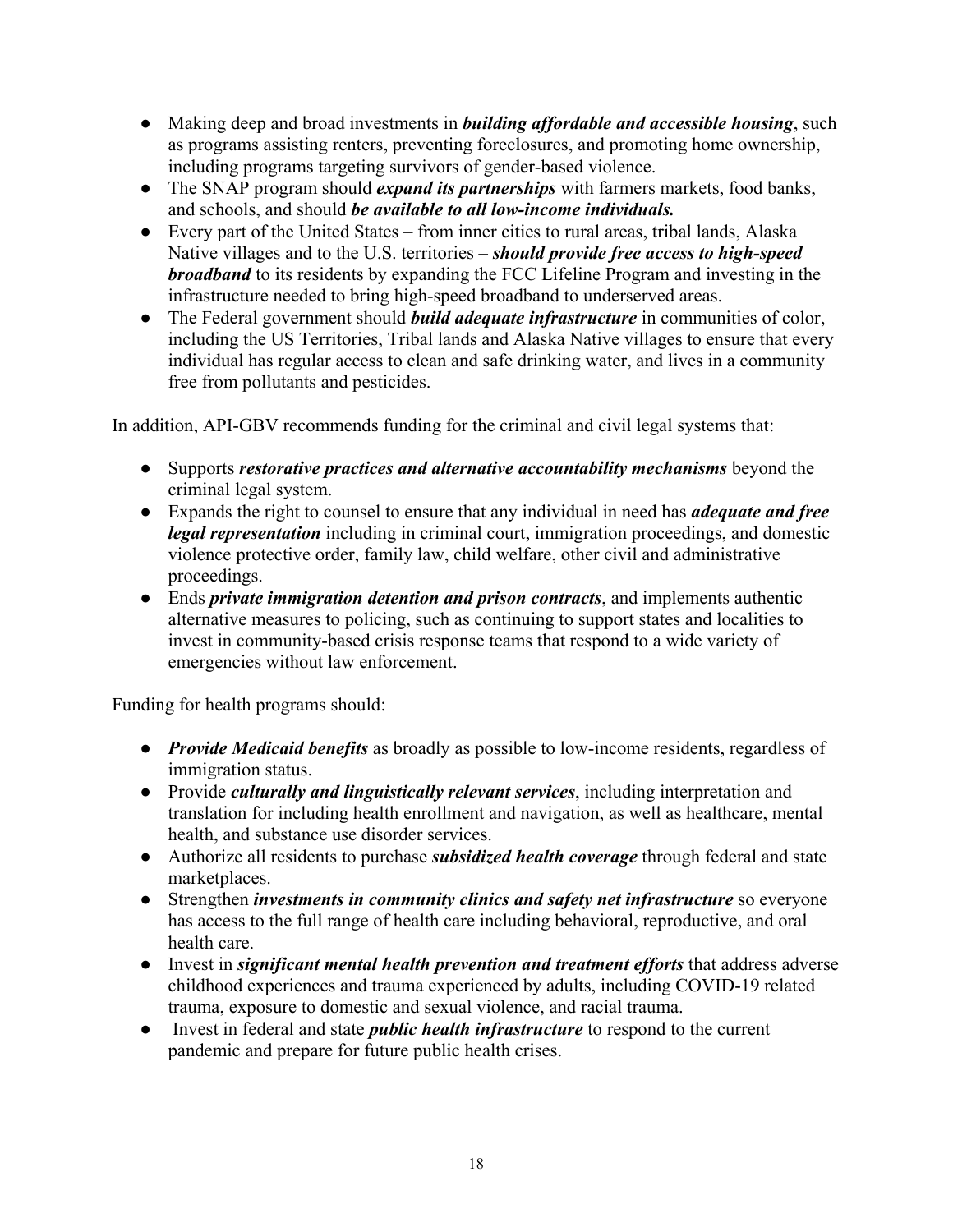# ● *Training and Capacity Building within Federal Agencies to Support Equitable Grantmaking and Financial Assistance Efforts*

Within federal agencies themselves, staff should be regularly trained on diversity, cultural humility, and implicit bias, and agencies should hire or designate staff to design, implement and evaluate equity plans.

- *Hire equity officers* with sufficient leadership authority within agencies, who have the necessary qualifications and training to provide leadership in the design and implementation of each agency's strategies and programs to ensure health equity and racial justice are prioritized and addressed.
- *Ensure agency policies and procedures consider inequities and are designed to promote equity* through trainings, hiring, contracting, financial assistance/grant-making programs, community engagement etc.
- *Ensure agency staff, contractors and subcontractors receive sensitivity, diversity, implicit bias, communication skills, and cultural competency training* including reviewing training materials to ensure the materials are current with standards of practice, maintaining records of training completion, and developing quantifiable metrics that can track and evaluate the results of the targeted interventions designed to eliminate inequities.

# • *Feedback Loop*

Federal agencies should *survey funding recipients* to assess and identify opportunities to improve equity in grantmaking processes. Third party consultants can also assist agencies in soliciting responses to encourage candid feedback to avoid concerns of backlash. In addition, agencies should *assess and reassess outcomes regularly* to see if the types of changes that have been implemented are positively impacting results.

### **5. Stakeholder and Community Engagement**

At the heart of any equity strategy is proactive, intentional, and ongoing engagement of stakeholders and communities most directly impacted. For the federal government, that means engagement of the users of its programs and services, whether the general public, or users of specific health, educational, housing, justice, and other federal programs and services.

● *Actively and effectively listen to and consult with directly impacted communities Organize listening sessions and establish workinggroups* that not only include non-profits and community-based organizations, but also users and consumers, to provide input in the design of grant and federal assistance programs, community and stakeholder engagement processes and pressing issues. Of particular importance is in-language outreach and education across diverse communities, including through the development of updates for the public in languages beyond just English and Spanish, including through ethnic media and with ethnic community leaders. Advocates shared with API-GBV the importance of *valuing the feedback of those with lived experiences and a deep understanding of the dynamics and history of their community* in